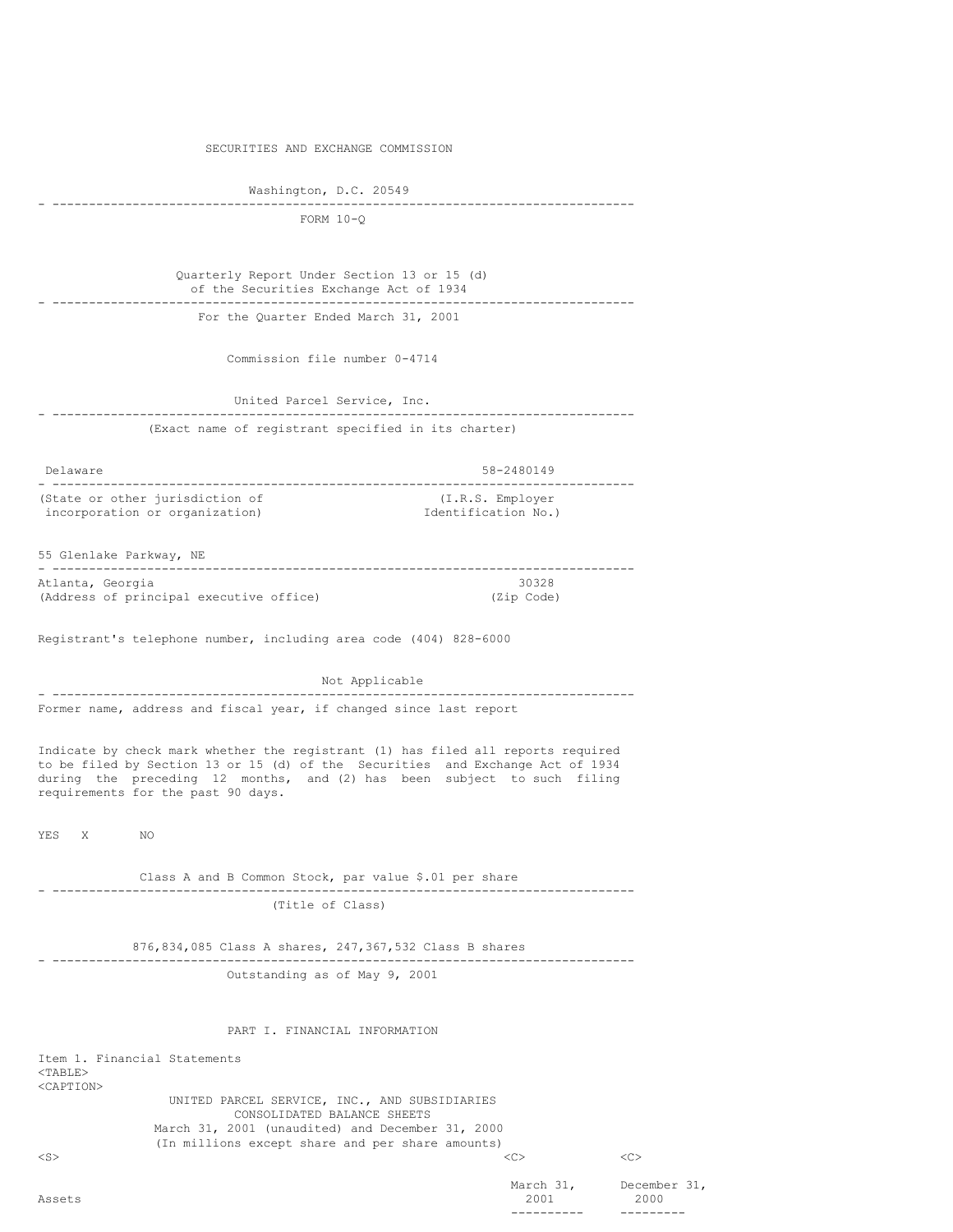| Current Assets:                                                                                                         |                        |                                                                                                                                                                                                                                                                                                                                                                                                                                                                                                                               |
|-------------------------------------------------------------------------------------------------------------------------|------------------------|-------------------------------------------------------------------------------------------------------------------------------------------------------------------------------------------------------------------------------------------------------------------------------------------------------------------------------------------------------------------------------------------------------------------------------------------------------------------------------------------------------------------------------|
| Cash & cash equivalents                                                                                                 | \$1,318                | \$879                                                                                                                                                                                                                                                                                                                                                                                                                                                                                                                         |
| Marketable securities & short-term investments                                                                          | 1,307                  | 1,073                                                                                                                                                                                                                                                                                                                                                                                                                                                                                                                         |
| Accounts receivable                                                                                                     | 3,716                  | 4,140                                                                                                                                                                                                                                                                                                                                                                                                                                                                                                                         |
| Prepaid health and welfare benefit costs                                                                                | 201                    | 408                                                                                                                                                                                                                                                                                                                                                                                                                                                                                                                           |
| Other current assets                                                                                                    | 730<br>-----------     | 624<br>$- - - - - - - - -$                                                                                                                                                                                                                                                                                                                                                                                                                                                                                                    |
| Total Current Assets                                                                                                    | 7,272                  | 7,124                                                                                                                                                                                                                                                                                                                                                                                                                                                                                                                         |
| Property, Plant & Equipment - at cost, net of accumulated                                                               |                        |                                                                                                                                                                                                                                                                                                                                                                                                                                                                                                                               |
| depreciation & amortization of \$9,911 in 2001 and<br>\$9,665 in 2000                                                   | 12,464                 | 12,329                                                                                                                                                                                                                                                                                                                                                                                                                                                                                                                        |
| Prepaid pension costs                                                                                                   | 1,600                  | 1,593                                                                                                                                                                                                                                                                                                                                                                                                                                                                                                                         |
| Other assets                                                                                                            | 667                    | 616                                                                                                                                                                                                                                                                                                                                                                                                                                                                                                                           |
|                                                                                                                         | ----------             | ---------                                                                                                                                                                                                                                                                                                                                                                                                                                                                                                                     |
|                                                                                                                         | \$22,003<br>---------- | \$21,662<br>$\begin{tabular}{ll} \multicolumn{3}{l}{{\small\textrm{}}}\end{tabular} \begin{tabular}{l} \multicolumn{3}{l}{\textbf{}}}\end{tabular} \begin{tabular}{l} \multicolumn{3}{l}{\textbf{}}}\end{tabular} \begin{tabular}{l} \multicolumn{3}{l}{\textbf{}}}\end{tabular} \begin{tabular}{l} \multicolumn{3}{l}{\textbf{}}}\end{tabular} \begin{tabular}{l} \multicolumn{3}{l}{\textbf{}}}\end{tabular} \begin{tabular}{l} \multicolumn{3}{l}{\textbf{}}}\end{tabular} \begin{tabular}{l} \multicolumn{3}{l}{\textbf{$ |
| Liabilities & Shareowners' Equity                                                                                       |                        |                                                                                                                                                                                                                                                                                                                                                                                                                                                                                                                               |
| Current Liabilities:                                                                                                    |                        |                                                                                                                                                                                                                                                                                                                                                                                                                                                                                                                               |
| Commercial paper                                                                                                        | $\hat{S}$ –            | \$366                                                                                                                                                                                                                                                                                                                                                                                                                                                                                                                         |
| Accounts payable                                                                                                        | 1,559                  | 1,674                                                                                                                                                                                                                                                                                                                                                                                                                                                                                                                         |
| Accrued wages & withholdings                                                                                            | 1,398                  | 1,134                                                                                                                                                                                                                                                                                                                                                                                                                                                                                                                         |
| Income taxes payable                                                                                                    | 329                    | 132                                                                                                                                                                                                                                                                                                                                                                                                                                                                                                                           |
| Current maturities of long-term debt                                                                                    | 249                    | 257                                                                                                                                                                                                                                                                                                                                                                                                                                                                                                                           |
| Other current liabilities                                                                                               | 770<br>-----------     | 938<br>---------                                                                                                                                                                                                                                                                                                                                                                                                                                                                                                              |
| Total Current Liabilities                                                                                               | 4,305<br>-----------   | 4,501<br>---------                                                                                                                                                                                                                                                                                                                                                                                                                                                                                                            |
| Long-Term Debt                                                                                                          | 3,803<br>------------  | 2,981<br>---------                                                                                                                                                                                                                                                                                                                                                                                                                                                                                                            |
| Accumulated Postretirement Benefit Obligation, Net                                                                      | 1,082                  | 1,049                                                                                                                                                                                                                                                                                                                                                                                                                                                                                                                         |
| Deferred Taxes, Credits & Other Liabilities                                                                             | -----------<br>3,419   | ---------<br>3,396                                                                                                                                                                                                                                                                                                                                                                                                                                                                                                            |
|                                                                                                                         | -----------            | $- - - - - - - - -$                                                                                                                                                                                                                                                                                                                                                                                                                                                                                                           |
| Shareowners' Equity:                                                                                                    |                        |                                                                                                                                                                                                                                                                                                                                                                                                                                                                                                                               |
| Preferred stock, no par value, authorized 200,000,000                                                                   |                        |                                                                                                                                                                                                                                                                                                                                                                                                                                                                                                                               |
| shares, none issued                                                                                                     |                        |                                                                                                                                                                                                                                                                                                                                                                                                                                                                                                                               |
| Class A common stock, par value \$.01 per share, authorized<br>4,600,000,000 shares, issued 893,948,566 and 935,873,745 |                        |                                                                                                                                                                                                                                                                                                                                                                                                                                                                                                                               |
| in 2001 and 2000                                                                                                        | 9                      | 9                                                                                                                                                                                                                                                                                                                                                                                                                                                                                                                             |
| Class B common stock, par value \$.01 per share, authorized                                                             |                        |                                                                                                                                                                                                                                                                                                                                                                                                                                                                                                                               |
| 5,600,000,000 shares, issued 230,771,083 and 198,819,384                                                                |                        |                                                                                                                                                                                                                                                                                                                                                                                                                                                                                                                               |
| in 2001 and 2000                                                                                                        | 2                      | 2                                                                                                                                                                                                                                                                                                                                                                                                                                                                                                                             |
| Additional paid-in capital                                                                                              | $\sim$                 | 267                                                                                                                                                                                                                                                                                                                                                                                                                                                                                                                           |
| Retained earnings                                                                                                       | 9,705                  | 9,684                                                                                                                                                                                                                                                                                                                                                                                                                                                                                                                         |
| Accumulated other comprehensive loss                                                                                    | (322)                  | (227)                                                                                                                                                                                                                                                                                                                                                                                                                                                                                                                         |
|                                                                                                                         | -----------<br>9,394   | ---------<br>9,735                                                                                                                                                                                                                                                                                                                                                                                                                                                                                                            |
|                                                                                                                         | -----------            | $- - - - - - - - -$<br>\$21,662                                                                                                                                                                                                                                                                                                                                                                                                                                                                                               |
|                                                                                                                         | \$22,003               | =========                                                                                                                                                                                                                                                                                                                                                                                                                                                                                                                     |

# $<$ /TABLE>

See notes to unaudited consolidated financial statements.

UNITED PARCEL SERVICE, INC., AND SUBSIDIARIES STATEMENTS OF CONSOLIDATED INCOME Three Months Ended March 31, 2001 and 2000 (In millions except per share amounts) (unaudited)

|                                                                       | Three Months Ended<br>March 31, |                            |  |
|-----------------------------------------------------------------------|---------------------------------|----------------------------|--|
|                                                                       | 2001 2002                       | 2000                       |  |
| Revenue                                                               |                                 | $$7,510$ $$7,220$          |  |
| Operating Expenses:<br>Compensation and benefits<br>Other             |                                 | 4,251 4,075<br>2,315 2,078 |  |
|                                                                       |                                 | 6,566 6,153                |  |
| Operating Profit                                                      | 944 — 100                       | 1,067                      |  |
| Other Income and (Expenses):<br>Investment income<br>Interest expense | 53<br>(44)                      | 339<br>(52)                |  |
|                                                                       | 9                               | 287                        |  |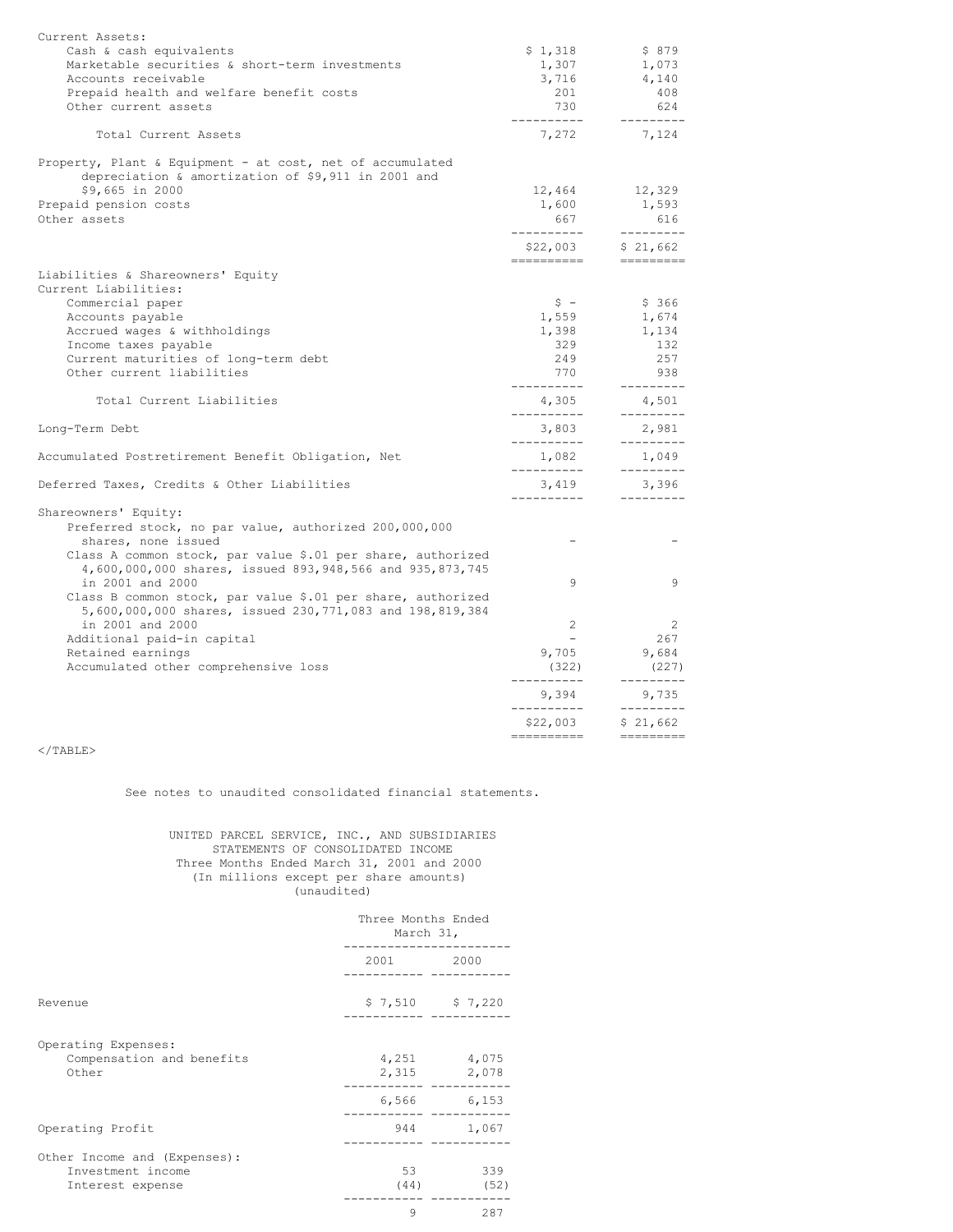| Income Before Income Taxes And<br>Cumulative Effect of Change                               |                                                         |                 |
|---------------------------------------------------------------------------------------------|---------------------------------------------------------|-----------------|
| In Accounting Principle                                                                     |                                                         | 953 1,354       |
| Income Taxes                                                                                |                                                         | 371 541         |
| Income Before Cumulative Effect<br>of Change In Accounting Principle                        | 582                                                     | 813             |
| Cumulative Effect of Change In<br>The Method Of Accounting For<br>Derivatives, Net of Taxes | (26)                                                    |                 |
| Net Income                                                                                  | ------------ -----------                                | $$556$ $$813$   |
| Basic Earnings Per Share Before<br>Cumulative Effect Of A Change                            |                                                         |                 |
| In Accounting Principle                                                                     |                                                         | $$0.52$ $$0.68$ |
| Basic Earnings Per Share                                                                    | ------------ -----------<br><u> secondocer concerne</u> | $$0.49$ $$0.68$ |
| Diluted Earnings Per Share Before<br>Cumulative Effect Of A Change                          |                                                         |                 |
| In Accounting Principle                                                                     |                                                         | \$0.51 \$0.67   |
| Diluted Earnings Per Share                                                                  | cococococo cocococo<br>========================         | $$0.48$ $$0.67$ |

See notes to unaudited consolidated financial statements.

----------- -----------

#### <TABLE> <CAPTION>

UNITED PARCEL SERVICE, INC., AND SUBSIDIARIES CONSOLIDATED STATEMENT OF SHAREOWNERS' EQUITY Three Months Ended March 31, 2001 (In millions except per share amounts) (unaudited)

| $<$ S>                                                  | $<$ C $>$                | <<  | $<\infty$            | $<$ C $>$                     | <<         | $<$ C>                            | $<$ C $>$                                              | <<                    |
|---------------------------------------------------------|--------------------------|-----|----------------------|-------------------------------|------------|-----------------------------------|--------------------------------------------------------|-----------------------|
|                                                         | Class A<br>Common Stock  |     | Class B              | Common Stock<br>_____________ | Additional |                                   | Accumulated<br>Other<br>Paid-In Retained Comprehensive | Total<br>Shareowners' |
|                                                         | Shares                   |     | Amount Shares Amount |                               | Capital    | Earnings                          | Loss                                                   | Equity                |
|                                                         |                          |     |                      |                               |            |                                   |                                                        |                       |
| Balance, January 1, 2001<br>Comprehensive income:       | 936                      | \$9 | 199                  | \$2                           | \$267      | \$9,684                           | \$ (227)                                               | \$9,735               |
| Net income                                              |                          |     |                      |                               |            | 556                               |                                                        | 556                   |
| Foreign currency<br>adjustments<br>Unrealized loss on   |                          |     |                      |                               |            |                                   | (70)                                                   | (70)                  |
| marketable securities                                   |                          |     |                      |                               |            |                                   | (18)                                                   | (18)                  |
| Unrealized loss on                                      |                          |     |                      |                               |            |                                   |                                                        |                       |
| cash flow hedges                                        |                          |     |                      |                               |            |                                   | (7)                                                    | (7)                   |
| Comprehensive income                                    |                          |     |                      |                               |            |                                   |                                                        | 461                   |
|                                                         |                          |     |                      |                               |            |                                   |                                                        |                       |
| Dividends (\$0.19 per share)                            |                          |     |                      |                               | 17         | (215)<br>$\overline{\phantom{0}}$ |                                                        | (215)<br>17           |
| Stock award plans<br>Common stock purchases             | (9)                      |     | (1)                  |                               | (302)      | (320)                             |                                                        | (622)                 |
| Common stock issuances                                  | $\overline{\phantom{0}}$ |     |                      |                               | 18         |                                   |                                                        | 18                    |
| Conversion of Class A Common<br>Stock to Class B Common |                          |     |                      |                               |            |                                   |                                                        |                       |
| Stock                                                   | (33)                     |     | 33                   |                               |            |                                   |                                                        |                       |
|                                                         |                          |     |                      |                               |            |                                   |                                                        |                       |
| Balance, March 31, 2001                                 | 894                      | \$9 | 231                  | \$2<br>=======                | $S =$      | \$9,705                           | \$ (322)                                               | \$9,394               |

</TABLE>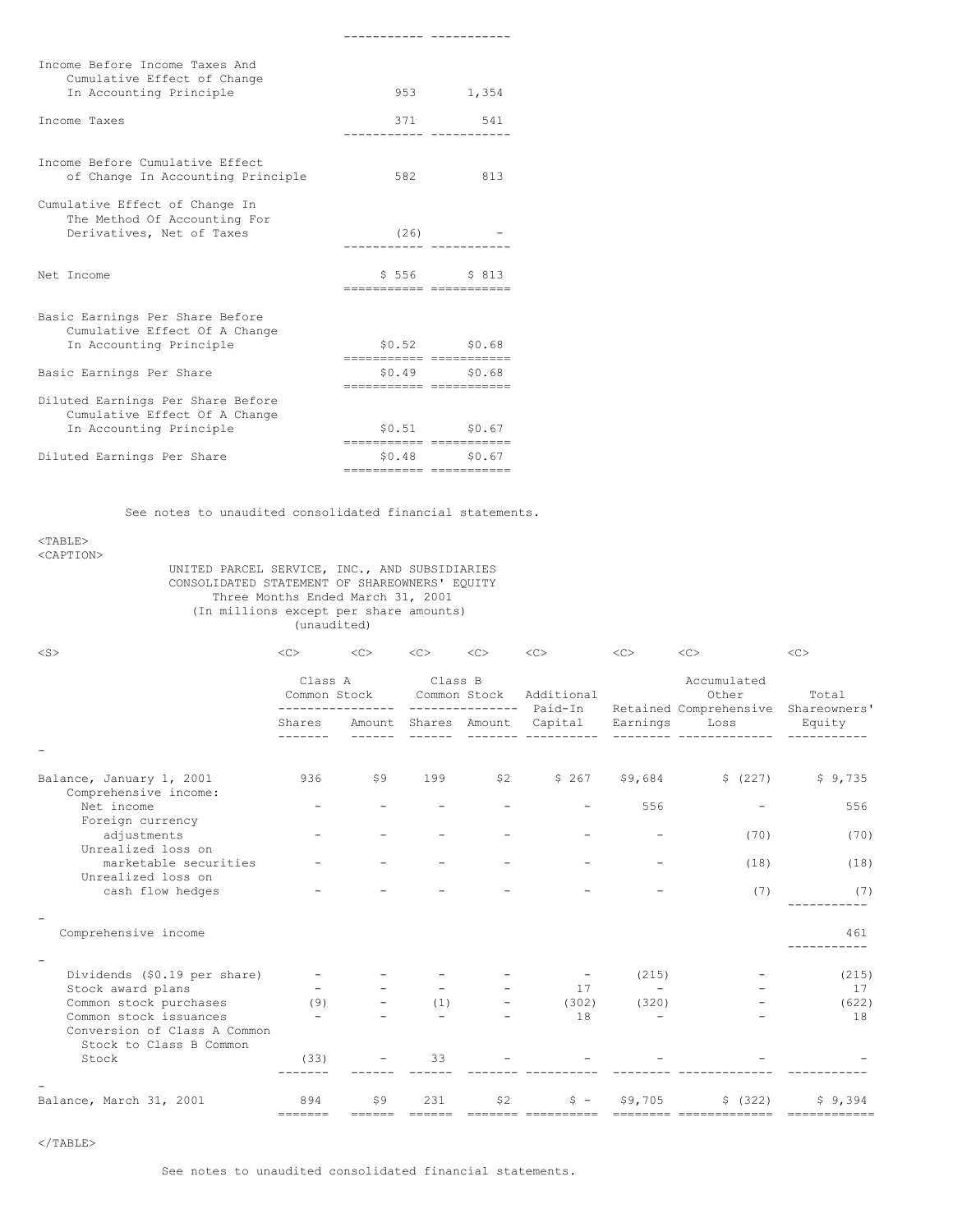#### UNITED PARCEL SERVICE, INC., AND SUBSIDIARIES CONSOLIDATED STATEMENTS OF CASH FLOWS Three Months Ended March 31, 2001 and 2000 (In millions) (unaudited)

 $\langle$ S>  $\langle$ C>  $\langle$ C>  $\langle$ C>  $\langle$ C

|                                                                                                                                                                                                                                                             |                                                               | Three Months Ended<br>March 31,                 |
|-------------------------------------------------------------------------------------------------------------------------------------------------------------------------------------------------------------------------------------------------------------|---------------------------------------------------------------|-------------------------------------------------|
|                                                                                                                                                                                                                                                             | ------------------                                            | 2001 2000                                       |
| Cash flows from operating activities:<br>Net income<br>Adjustments to reconcile net income                                                                                                                                                                  | \$556                                                         | \$813                                           |
| to net cash from operating activities:<br>Depreciation and amortization<br>Postretirement benefits                                                                                                                                                          | 318<br>33                                                     | 283<br>31                                       |
| Deferred taxes, credits, and other<br>Stock award plans<br>Gain on investments and sale of business<br>Changes in assets and liabilities, net of                                                                                                            | 38<br>143<br>$\sim$                                           | 78<br>144<br>(290)                              |
| effect of acquisitions:<br>Accounts receivable<br>Prepaid health and welfare benefit costs<br>Other current assets                                                                                                                                          | 426<br>207<br>(89)                                            | (124)<br>177<br>(93)                            |
| Prepaid pension costs<br>Accounts payable<br>Accrued wages and withholdings                                                                                                                                                                                 | (7)<br>(117)<br>137                                           | 15<br>272<br>208                                |
| Dividends payable<br>Income taxes payable<br>Tax assessment<br>Other current liabilities                                                                                                                                                                    | (192)<br>197<br>$\sim$                                        | (361)<br>380<br>(311)<br>$56$ 149               |
| Net cash from operating activities                                                                                                                                                                                                                          | ---------                                                     | $1,706$ $1,371$<br>--------                     |
| Cash flows from investing activities:<br>Capital expenditures<br>Disposals of property, plant and equipment<br>Purchases of marketable securities and short-term investments<br>Sales and maturities of marketable securities and short-term<br>investments | (515)<br>11                                                   | (315)<br>193<br>$(1, 312)$ (766)<br>1,048 1,385 |
| Construction funds in escrow<br>Payments for acquisitions, net of cash acquired<br>Other asset receipts (payments)                                                                                                                                          | 21<br>(72)<br>$\alpha \rightarrow \alpha \beta$ .<br>________ | (2)<br>(69)<br>3<br>---------                   |
| Net cash from (used in) investing activities                                                                                                                                                                                                                | (819)<br>---------                                            | 429<br>--------                                 |
| Cash flows from financing activities:<br>Proceeds from borrowings<br>Repayments of borrowings<br>Purchases of common stock via tender<br>Other purchases of common stock                                                                                    | 1,170<br>(622)                                                | 970<br>$(716)$ $(196)$<br>- $(4,070)$<br>(54)   |
| Issuances of common stock pursuant to stock awards and employee<br>stock purchase plans<br>Dividends                                                                                                                                                        | 18<br>(215)<br>--------                                       | 24<br>(206)<br>$- - -$                          |
| Net cash (used in) financing activities                                                                                                                                                                                                                     | (365)<br>.                                                    | (3, 532)<br>--------                            |
| Effect of exchange rate changes on cash                                                                                                                                                                                                                     | (83)<br>--------                                              | (1)<br>--------                                 |
| Net increase (decrease) in cash and cash equivalents<br>Cash and cash equivalents:                                                                                                                                                                          | 439                                                           | (1, 733)                                        |
| Beginning of period<br>End of period                                                                                                                                                                                                                        | 879<br>--------<br>\$1,318                                    | 4,204<br>\$2,471                                |
| Cash paid during the period for:                                                                                                                                                                                                                            |                                                               |                                                 |
| Interest (net of amount capitalized)                                                                                                                                                                                                                        | \$22                                                          | \$130                                           |
| Income taxes                                                                                                                                                                                                                                                | \$132                                                         | \$67                                            |

# $<$ /TABLE $>$

See notes to unaudited consolidated financial statements.

UNITED PARCEL SERVICE, INC., AND SUBSIDIARIES NOTES TO UNAUDITED CONSOLIDATED FINANCIAL STATEMENTS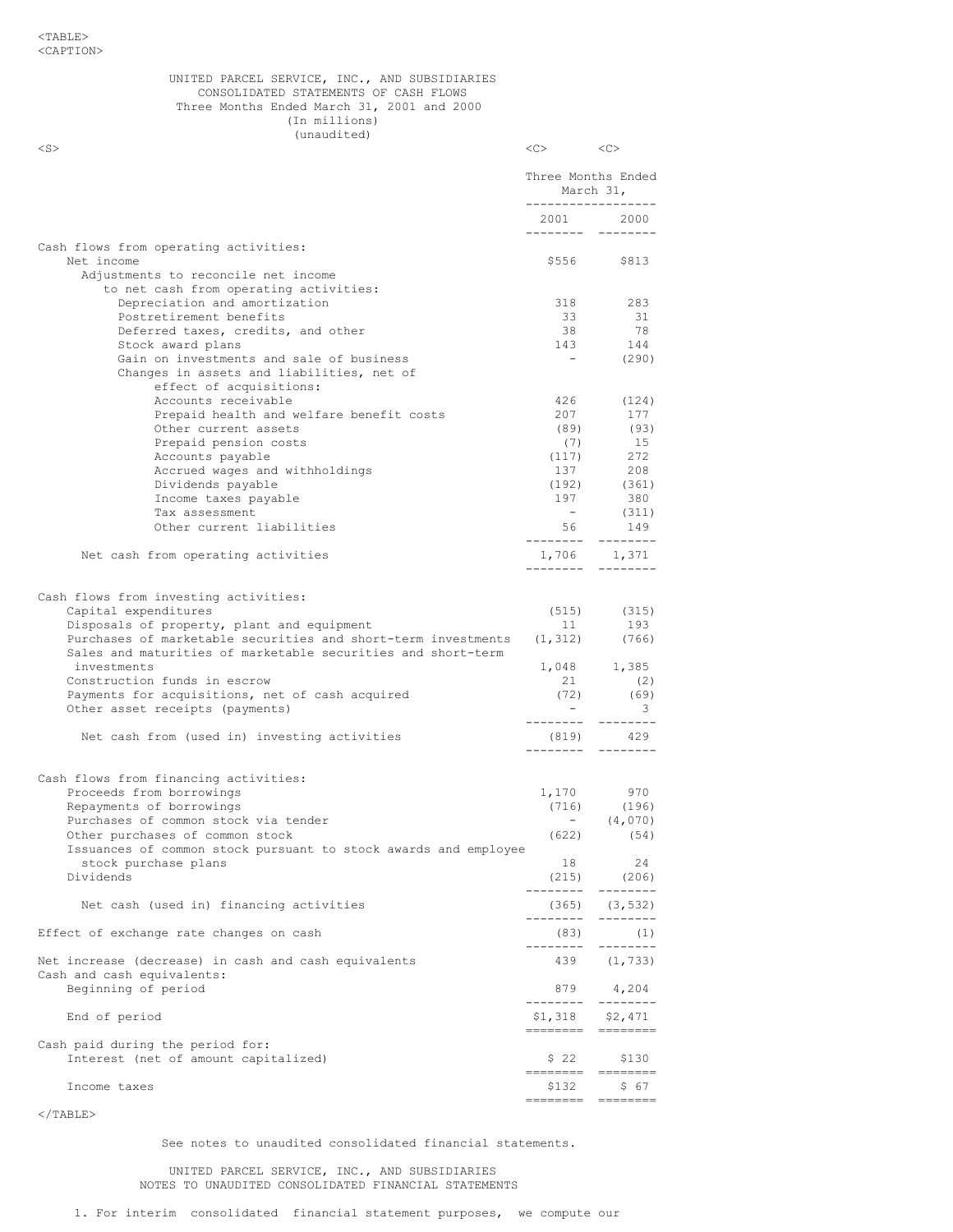tax provision on the basis of our estimated annual effective income tax rate, and provide for accruals under our various employee benefit plans for each three month period based on one quarter of the estimated annual expense.

2. In our opinion, the accompanying interim, unaudited, consolidated financial statements contain all adjustments (consisting of normal recurring accruals) necessary to present fairly the financial position as of March 31, 2001, the results of operations for the three months ended March 31, 2001 and 2000, and cash flows for the three months ended March 31, 2001 and 2000. The results reported in these consolidated financial statements should not be regarded as necessarily indicative of results that may be expected for the entire year.

3. The following table sets forth the computation of basic and diluted earnings per share (in millions except per share amounts):

|                                                                                                                         | Three Months Ended<br>March 31,         |                        |  |
|-------------------------------------------------------------------------------------------------------------------------|-----------------------------------------|------------------------|--|
|                                                                                                                         | 2001 2000<br>. _ _ _ _ _ _ _            |                        |  |
| Numerator:<br>Numerator for basic and diluted<br>earnings per share -<br>Net income                                     | \$556 \$813                             |                        |  |
| Denominator:<br>Weighted-average shares -<br>Denominator for basic earnings                                             | ________                                | =========              |  |
| per share<br>Effect of dilutive securities:<br>Contingent shares -<br>Management incentive awards<br>Stock option plans | 1,129 1,189<br>$\overline{4}$<br>$15 -$ | $\overline{4}$<br>20   |  |
| Denominator for diluted earnings<br>per share                                                                           | 1,148 1,213<br>---------                | $=$ ========           |  |
| Basic Earnings Per Share                                                                                                | $$0.49$ $$0.68$<br>---------            | --------               |  |
| Diluted Earnings Per Share                                                                                              | \$0.48<br>========                      | \$0.67<br>$=$ ======== |  |

#### UNITED PARCEL SERVICE, INC., AND SUBSIDIARIES NOTES TO UNAUDITED CONSOLIDATED FINANCIAL STATEMENTS (continued)

4. On August 9, 1999 the U.S. Tax Court issued an opinion unfavorable to UPS regarding a Notice of Deficiency asserting that we are liable for additional tax for the 1983 and 1984 tax years. The Court held that we are liable for tax on income of Overseas Partners Ltd.("OPL"), a Bermuda company, which had reinsured excess value package insurance purchased by our customers beginning in 1984. The Court held that for the 1984 tax year we are liable for taxes of \$31 million on income reported by OPL, penalties and penalty interest of \$93 million and interest for a total after-tax exposure estimated at approximately \$246 million. In February 2000, the U.S. Tax Court entered a decision in accord with its opinion.

In addition, during the first quarter of 1999, the IRS issued two Notices of Deficiency asserting that we are liable for additional tax for the 1985 through 1987 tax years, and the 1988 through 1990 tax years. The primary assertions by the IRS relate to the reinsurance of excess value package insurance, the issue raised for the 1984 tax year. The IRS based its assertions on the same theories included in the 1983-1984 Notice of Deficiency.

The IRS, in an issued report, has taken similar positions for tax years 1991 through 1994. We expect the IRS to take similar positions for tax years 1995 through 1999. Based on the Tax Court opinion, we currently estimate that our total after-tax exposure for the tax years 1984 through 1999 could be as high as \$2.353 billion. We believe that a number of aspects of the Tax Court decision are incorrect, and we have appealed the decision to the U.S. Court of Appeals for the Eleventh Circuit. The Eleventh Circuit has heard oral arguments. We do not know when it will render a decision.

In our second quarter 1999 financial statements, we recorded a tax assessment charge of \$1.786 billion, which included an amount for related state tax liabilities. The charge included taxes of \$915 million and interest of \$871 million. This assessment resulted in a tax benefit of \$344 million related to the interest component of the assessment. As a result, our net charge to net income for the tax assessment was \$1.442 billion, increasing our total after-tax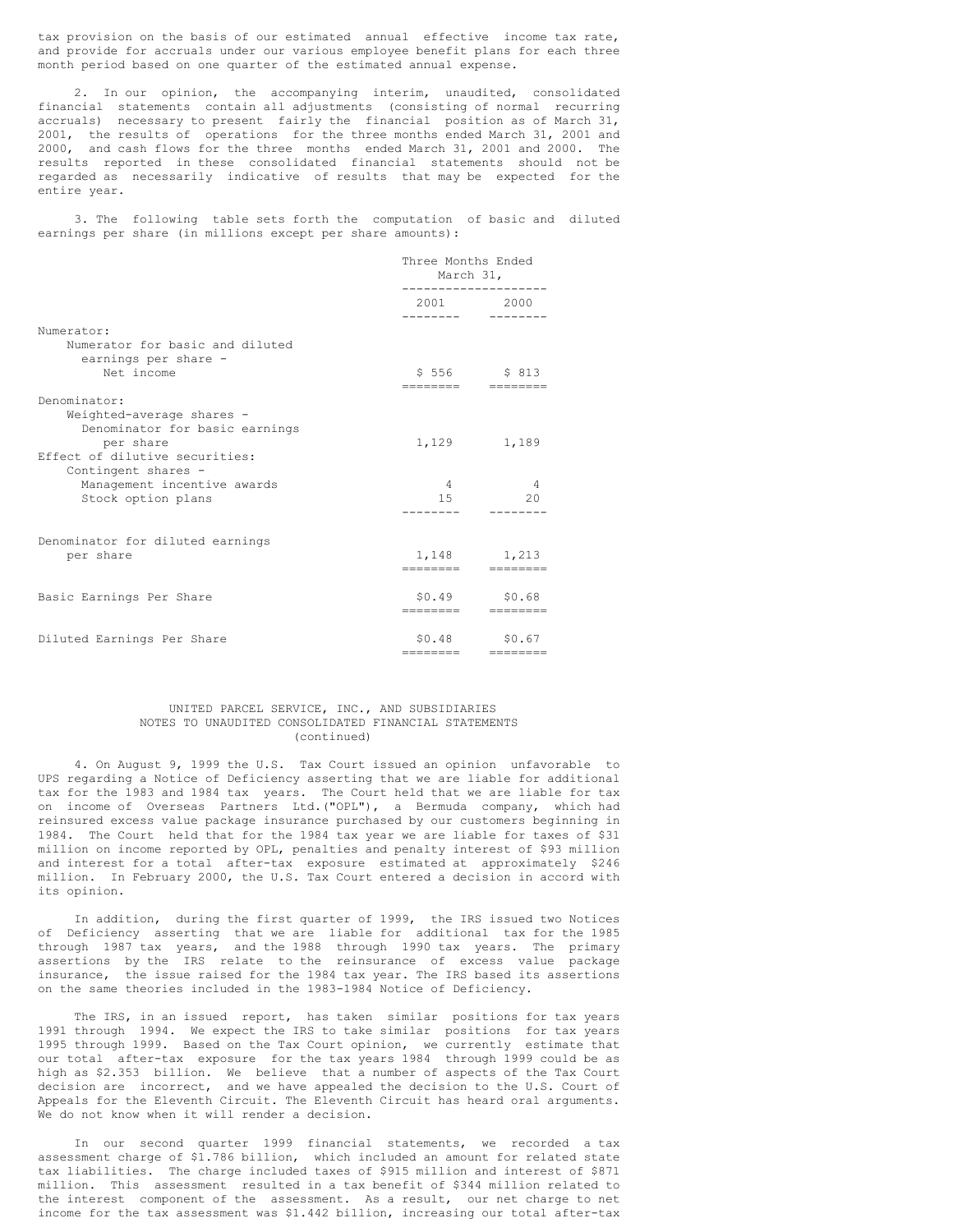reserve at that time with respect to these matters to \$1.672 billion. The tax benefit of deductible interest is included in income taxes; however, since none of the income on which this tax assessment is based is our income, we did not classify the tax charge as income taxes.

We determined the size of our reserve with respect to these matters in accordance with accounting principles generally accepted in the United States of America based on our estimate of our most likely liability. In making this determination, we concluded that it is more likely that we will be required to pay taxes on income reported by OPL and interest, but that it is not probable that we will be required to pay any penalties and penalty interest. If penalties and penalty interest ultimately are determined to be payable, we would have to record an additional charge of up to \$681 million.

### UNITED PARCEL SERVICE, INC., AND SUBSIDIARIES NOTES TO UNAUDITED CONSOLIDATED FINANCIAL STATEMENTS (continued)

On August 31, 1999, we deposited \$1.349 billion, and on August 8, 2000, we deposited an additional \$91 million, with the IRS related to these matters for the 1984 through 1994 tax years. We included the profit of the excess value package insurance program, using the IRS's methodology for calculating these amounts, for both 1998 and 1999 in filings we made with the IRS in 1999. In February 2000, we deposited \$339 million with the IRS related to these matters for the 1995 through 1997 tax years. These deposits and filings were made in order to stop the accrual of interest, where applicable, on that amount of the IRS's claim, without conceding the IRS's positions or giving up our right to appeal the Tax Court's decision.

After the Tax Court decision, National Union Fire Insurance Company, a subsidiary of American International Group, Inc., notified OPL that effective September 30, 1999, it would terminate the five underlying policies that provided shippers' risk insurance for UPS customers. The termination of these policies triggered the immediate termination of the reinsurance agreement between National Union and OPL.

UPS, on behalf of our customers, and National Union agreed on a restructuring of this program, which became effective October 1, 1999. Commencing on October 1, 1999, National Union issued five new policies that include coverage for UPS customers. Glenlake Insurance Agency, Inc., a licensed insurance agency formed in 1998 and a wholly owned subsidiary of UPS Capital Corporation, now offers excess value package insurance that is issued under the five new polices.

UPS Re Ltd., a wholly owned subsidiary of UPS, has entered into a reinsurance agreement under which it reinsures substantially all of the risks underwritten by National Union in exchange for substantially all of the premiums collected. UPS Re Ltd., is a licensed reinsurance company formed in 1999 to reinsure risks related to UPS and its subsidiaries. UPS Re Ltd., which is domiciled in Bermuda, has elected to be taxed on its income as part of UPS's consolidated income tax return for federal income tax purposes. This revised arrangement should eliminate the issues considered by the Tax Court in the Notices of Deficiency relating to OPL for the periods after September 1999.

The IRS has proposed adjustments, unrelated to the OPL matters discussed above, regarding the allowance of deductions and certain losses, the characterization of expenses as capital rather than ordinary, the treatment of certain income and our entitlement to the investment tax credit and the research tax credit in the 1985 through 1990 tax years. The proposed adjustments would result in \$15 million in additional income tax expense. Also, the IRS has issued a report taking a similar position with respect to some of these issues for each of the years from 1991 through 1994. This report proposes adjustments that would result in \$155 million in additional income tax expense. For the 1985 through 1994 tax years, unpaid interest on these adjustments through March 31, 2001 could aggregate up to \$385 million, after the benefit of related tax deductions. We expect that we will prevail on substantially all of these

### UNITED PARCEL SERVICE, INC., AND SUBSIDIARIES NOTES TO UNAUDITED CONSOLIDATED FINANCIAL STATEMENTS (continued)

issues. Specifically, we believe that our practice of expensing the items that the IRS alleges should have been capitalized is consistent with the practices of other industry participants. The IRS may take similar positions with respect to some of these issues for each of the years 1995 through 2000. The IRS's proposed adjustments include penalties and penalty interest. We believe that the possibility that such penalties and penalty interest will be sustained is remote. We believe the eventual resolution of these issues will not result in a material adverse effect on our financial condition, results of operations or liquidity.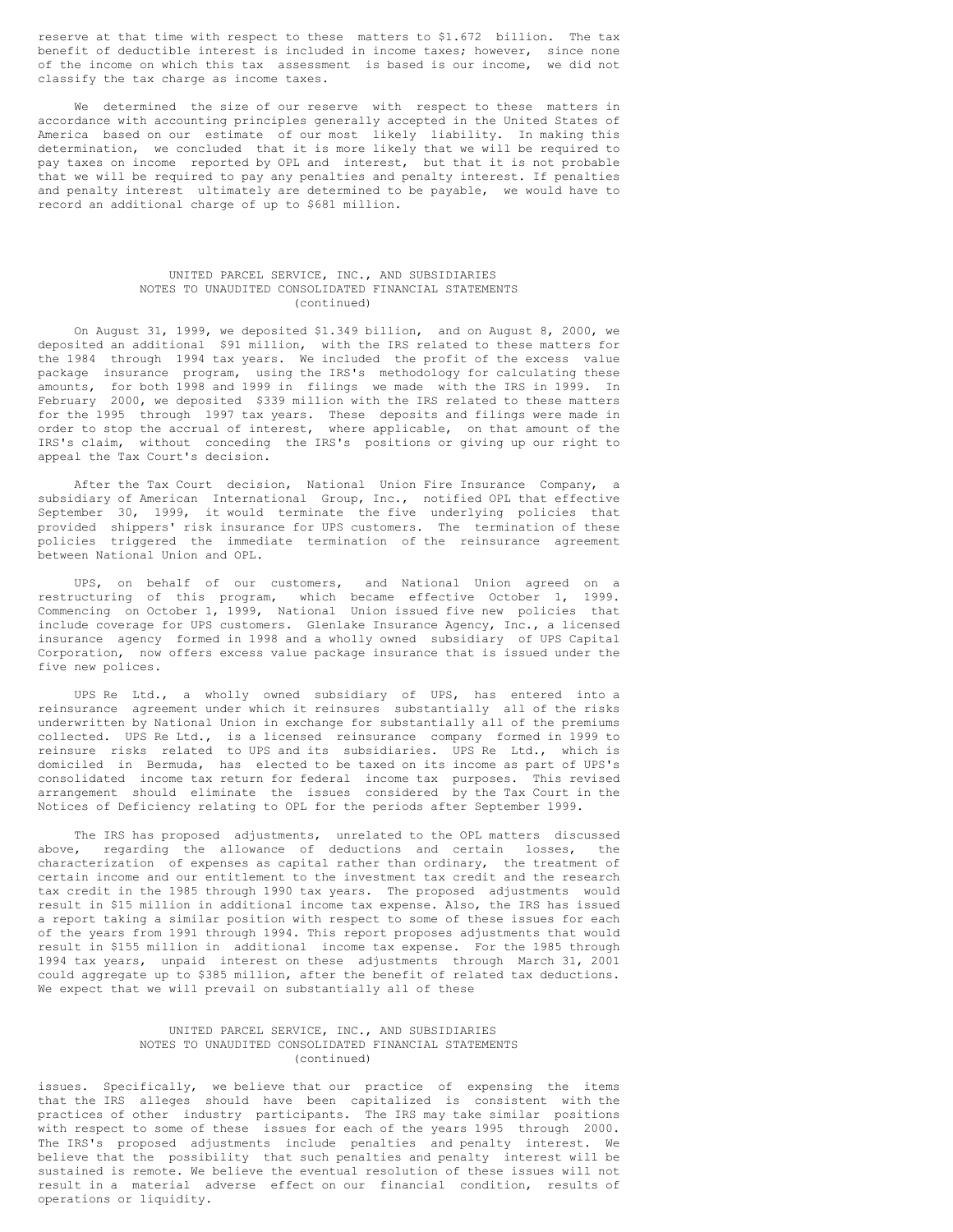We have been named as a defendant in 23 lawsuits that seek to hold us (and, in certain cases, other defendants) liable for the collection of premiums for excess value package insurance in connection with package shipments since 1984 (or, in some of the cases, for shorter time periods). These cases generally claim that we acted as an insurer in violation of our shipping contract and without complying with state insurance laws and regulations, and that the price for excess value package insurance was excessive. Twenty-two of these cases have been consolidated for pre-trial purposes in a multi-district litigation proceeding ("MDL Proceeding") before the United States District Court for the Southern District of New York. An amended consolidated complaint in the MDL Proceeding also alleges a violation of the federal RICO statute. Another complaint in the MDL Proceeding alleges violations of federal antitrust laws. The other remaining case was remanded from federal court to state court in Madison County, Illinois and is proceeding independent of the MDL Proceeding. The Court in the MDL Proceeding is considering a stipulation between certain of the plaintiffs and UPS providing for class certificaiton in certain of the cases in that proceeding. The Illinois court has indicated its intention to enter an order granting plaintiff's class certification motion. These actions all developed after the August 9, 1999 Tax Court opinion was rendered. We believe the allegations in these cases have no merit and intend to continue to defend them vigorously. The ultimate resolution of these matters cannot presently be determined.

In addition, we are a defendant in various other lawsuits that arose in the normal course of business. We believe the eventual resolution of these cases will not result in a material effect on our financial condition, results of operations or liquidity.

5. We report our operations in three segments: U.S. domestic package operations, international package operations and non-package operations. Package operations represent our core business and are divided into regional operations around the world. Regional operations managers are responsible for both domestic and export operations within their geographic region. International package operations include shipments wholly outside the U.S. as well as shipments with either origin or distribution outside the U.S. Non-package operations, which include the UPS Logistics Group, are distinct from package operations and are thus managed and reported separately.

### UNITED PARCEL SERVICE, INC., AND SUBSIDIARIES NOTES TO UNAUDITED CONSOLIDATED FINANCIAL STATEMENTS (continued)

Segment information for the three months ended March 31 is as follows (in millions):

|                                                               | Three Months Ended<br>March 31, |                         |  |
|---------------------------------------------------------------|---------------------------------|-------------------------|--|
|                                                               | 2001                            | 2000                    |  |
| Revenue:                                                      |                                 |                         |  |
| U.S. domestic package<br>International package<br>Non-package | \$5,976<br>1,099<br>435         | \$5,841<br>1,023<br>356 |  |
| Consolidated                                                  | \$7,510                         | \$7,220                 |  |
| Operating profit:                                             |                                 |                         |  |
| U.S. domestic package<br>International package<br>Non-package | \$845<br>37<br>62               | \$883<br>58<br>126      |  |
| Consolidated                                                  | \$944                           | \$1,067                 |  |

Non-package operating profit included \$27 and \$28 million for the three months ended March 31, 2001 and 2000, respectively, of intersegment profit, with a corresponding amount of operating expense, which reduces operating profit, included in the U.S. domestic package segment. Non-package operating profit also included a \$49 million gain for the three months ended March 31, 2000 from the sale of our UPS Truck Leasing subsidiary.

6. The major components of other operating expenses for the three months ended March 31 are as follows (in millions):

|                                                          | Three Months Ended<br>March 31, |              |  |
|----------------------------------------------------------|---------------------------------|--------------|--|
|                                                          | 2001                            | 2000         |  |
| Repairs and maintenance<br>Depreciation and amortization | \$262<br>318                    | \$239<br>283 |  |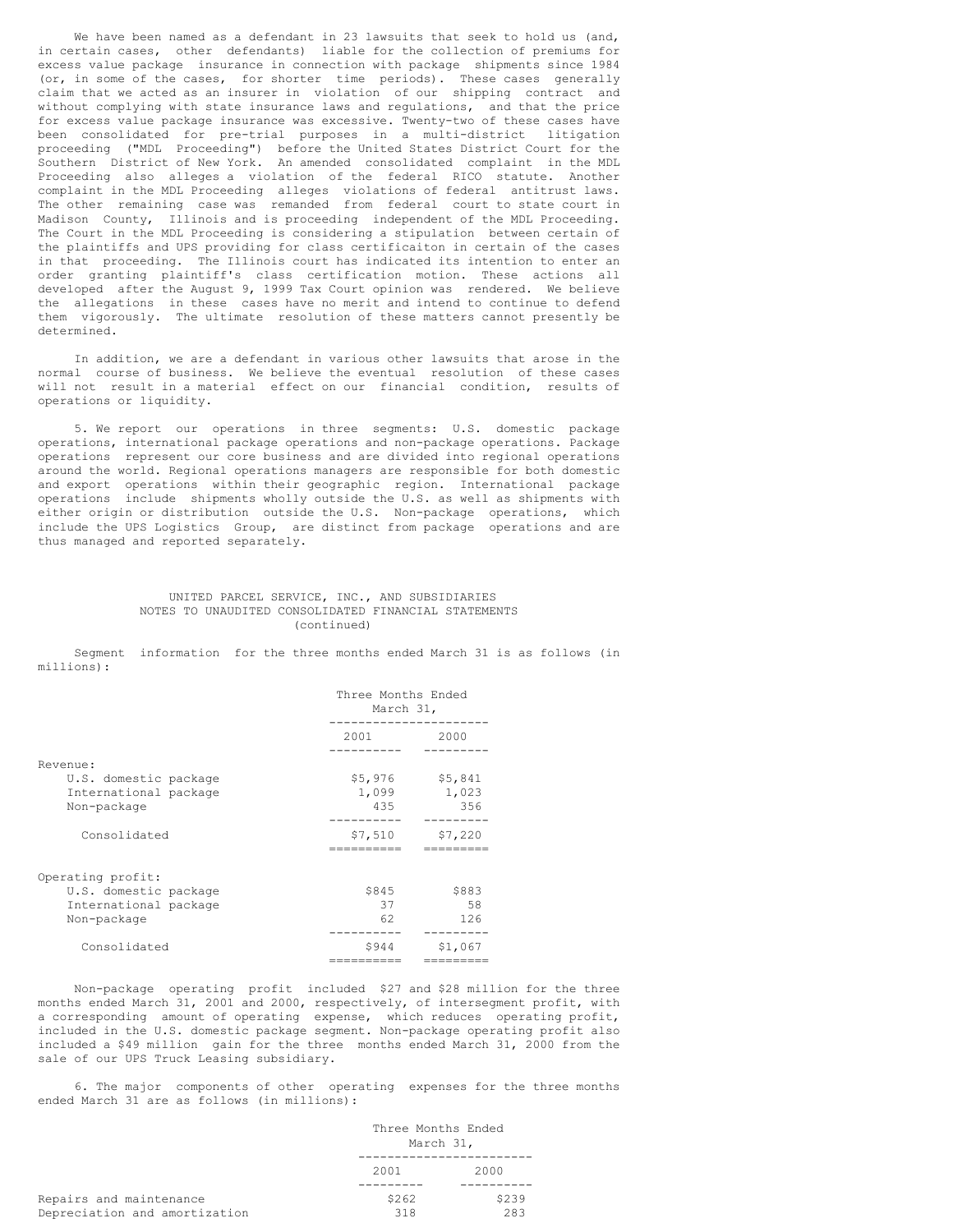| Purchased transportation<br>Fuel | 503<br>247 | 434<br>238 |
|----------------------------------|------------|------------|
| Other occupancy                  | 143        | 107        |
| Other expenses                   | 842        | 777        |
|                                  |            |            |
| Consolidated                     | \$2,315    | \$2,078    |
|                                  |            |            |

7. In the first quarter of 2001, we announced three business combination transactions. First, we agreed to acquire substantially all of the assets of Mail Boxes Etc. ("MBE") in a cash transaction valued at approximately \$185 million. MBE is the world's largest franchisor of independently owned and operated business, communication, and shipping centers worldwide. The acquisition, which closed on April 30, 2001, was accounted for as a purchase.

### UNITED PARCEL SERVICE, INC., AND SUBSIDIARIES NOTES TO UNAUDITED CONSOLIDATED FINANCIAL STATEMENTS (continued)

In addition, on January 10, 2001, we entered into an agreement to acquire Fritz Companies, Inc. in a transaction valued at approximately \$450 million (excluding assumed liabilities). Fritz is a freight forwarding, customs brokerage and logistics concern, with \$619 million of net revenue for its most recent fiscal year. In the acquisition, which will be accounted for as a purchase, we will exchange approximately 7.4 million shares of UPS class B common stock for all of the outstanding common shares of Fritz. We expect this transaction to close during the second quarter of 2001.

Finally, on January 15, 2001, we entered into an agreement to acquire First International Bancorp, Inc. in a transaction valued at approximately \$78 million (excluding assumed liabilities). First International, with a managed loan portfolio of approximately \$1.2 billion, offers a variety of structured trade finance, commercial and government-backed lending products. First International will be integrated with UPS Capital Corporation, the finance subsidiary of UPS, following the closing of the transaction. In the acquisition, which will be accounted for as a purchase, we will exchange approximately 1.3 million shares of UPS class B common stock for all of the outstanding shares of First International. We expect this transaction to close during the third quarter of 2001.

8. The Financial Accounting Standards Board (FASB) issued Statement No. 133, "Accounting for Derivative Instruments and Hedging Activities" ("FAS 133"), as amended by Statements No. 137 and No. 138, which became effective for UPS on January 1, 2001. Under FAS 133, as amended, all derivative instruments are recognized on the balance sheet at fair value, and changes in the fair values of such instruments are recognized in earnings unless the derivatives qualify as hedges of future cash flows. For derivatives qualifying as hedges of future cash flows, the effective portion of changes in fair value is recorded temporarily in accumulated other comprehensive income (OCI), then recognized in earnings along with the related effects of the hedged items. Any ineffective portion of hedges is reported in earnings as it occurs.

The nature of our business activities necessarily involves the management of various financial and market risks, including those related to changes in commodity prices, foreign currency exchange rates, interest rates, and equity prices. As discussed more fully in note 13 "Derivative Instruments and Risk Management" to our consolidated financial statements contained in our Annual Report on Form 10-K for the year ended December 31, 2000, we use derivative financial instruments to mitigate or eliminate certain of those risks. The January 1, 2001 accounting change described above affected only the pattern and timing of non-cash accounting recognition.

### UNITED PARCEL SERVICE, INC., AND SUBSIDIARIES NOTES TO UNAUDITED CONSOLIDATED FINANCIAL STATEMENTS (continued)

At January 1, 2001, our financial statements were adjusted to record a cumulative effect of adopting this accounting pronouncement, as follows:

|                                             | Earnings | OCI    |
|---------------------------------------------|----------|--------|
| (in millions)                               |          |        |
| Adjustment to fair value of derivatives (a) | \$(42)   | \$ 37  |
| Income tax effects                          | 16       | (14)   |
|                                             |          |        |
| Total                                       | \$(26)   | $S$ 23 |
|                                             |          |        |
| Effect on diluted earnings per share (a)    | \$(0.03) |        |
|                                             |          |        |

(a) For earnings effect, amount shown is net of adjustment to hedged items.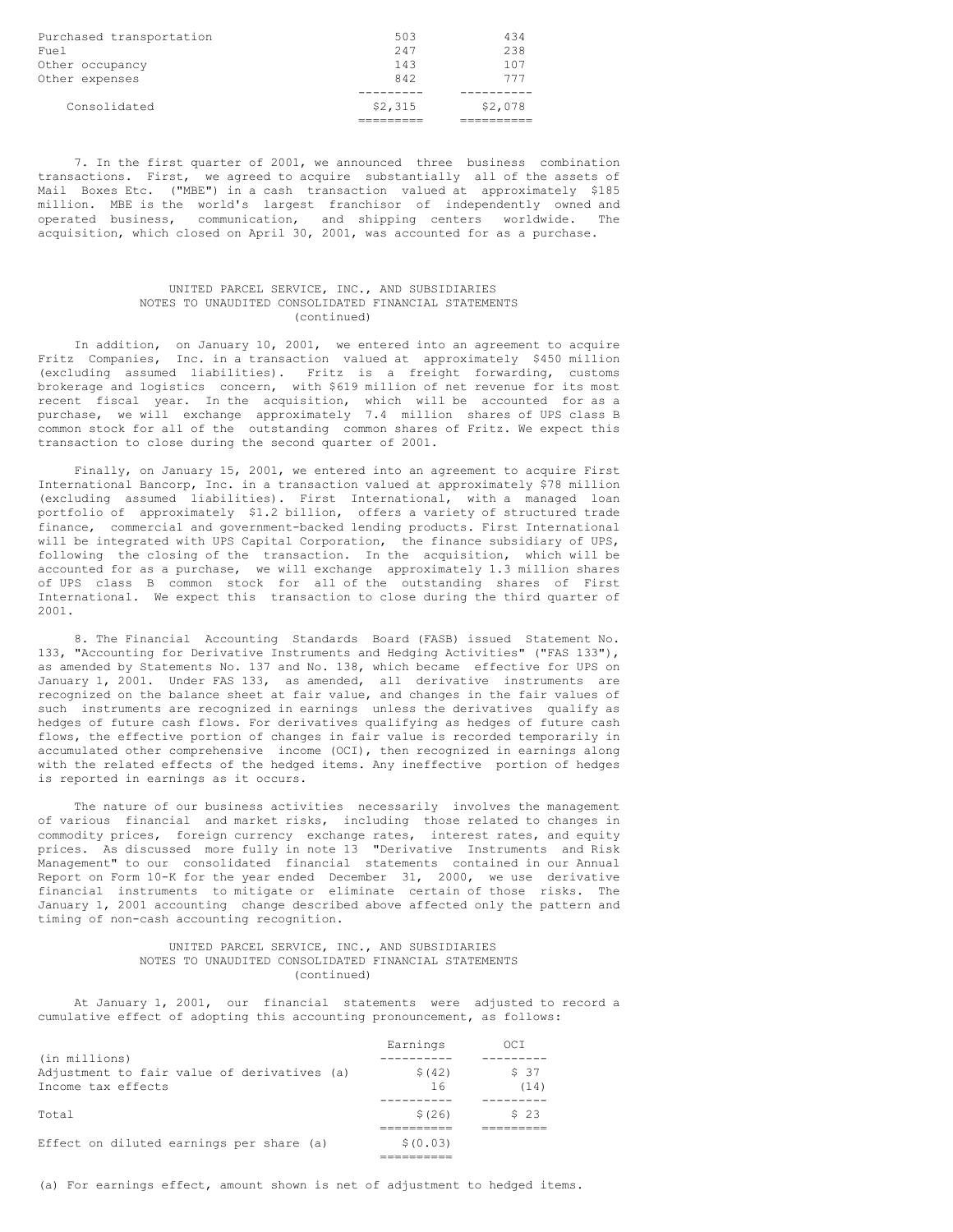The cumulative effect on earnings was primarily comprised of marking to market the time value of option contracts used in commodity and foreign currency hedging. This accounting change did not involve cash, and we believe that it will not have a material effect on our financial condition, results of operations, or liquidity.

The cumulative effect on OCI was primarily attributable to marking to market swap contracts used as hedges of anticipated foreign currency cash flows and anticipated purchases of energy products.

A reconciliation of current period changes, net of applicable income taxes, in OCI relating to unrealized gains (losses) on cash flow hedges is as follows:

| (in millions)                               |       |
|---------------------------------------------|-------|
| Transition adjustment as of January 1, 2001 | \$23  |
| Current period declines in fiar value-      |       |
| net of income tax effect                    | (10)  |
| Reclassificaiton to earnings-               |       |
| net of income tax effect                    | (2.0) |
|                                             |       |
| Balance at March 31, 2001                   | S (7) |
|                                             |       |

Additional disclosures required by FAS 133, as amended, are provided in the following paragraphs.

### UNITED PARCEL SERVICE, INC., AND SUBSIDIARIES NOTES TO UNAUDITED CONSOLIDATED FINANCIAL STATEMENTS (continued)

### Hedges of anticipated cash flows - --------------------------------

The ineffective portion of changes in fair values of hedge positions, reported in first quarter 2001 earnings, was immaterial. Amounts excluded from the measure of effectiveness, also reported in first quarter 2001 earnings, amounted to a \$14 million gain, before income taxes. The effective portion of gains and losses on cash flow hedges are reported in the income statement category related to the hedged exposure. The amounts recorded in the income statement related to ineffectiveness are reported in the same income statement captions as the effective portion of hedging gains and losses.

Of the \$23 million in net deferred gains recorded in OCI at January 1, 2001, \$33 million in gains, before income taxes, were reclassified to earnings during the first quarter of 2001. Of the \$7 million in net deferred losses recorded in OCI at March 31, 2001, \$23 million in gains, before income taxes, are expected to be reclassified to earnings over the 12 month period ending March 31, 2002. The actual amounts that will be reclassified to earnings over the next 12 months will vary from this amount as a result of changes in market conditions. No amounts were reclassified to earnings during the first quarter of 2001 in connection with forecasted transactions that were no longer considered probable of occurring.

At March 31, 2001, the maximum term of derivative instruments that hedge forecasted transactions, except those related to cross-currency interest rate swaps on existing financial instruments, was nine months. We maintain cross-currency interest rate swaps that extend through 2009.

### Hedges of recognized assets, liabilities, and firm commitments - --------------------------------------------------------------

The ineffective portion of changes in fair values of hedge positions, reported in first quarter 2001 earnings, was immaterial. Amounts excluded from the measure of effectiveness, also reported in first quarter 2001 earnings, amounted to \$2 million in gains before income taxes. The effective portion of gains and losses on fair value hedges are reported in the income statement category related to the hedged exposure. The amounts recorded in the income statement related to ineffectiveness are reported in the same income statement captions as the effective portion of hedging gains and losses.

#### Derivatives not designated as hedges - ------------------------------------

Derivatives not designated as hedges primarily consist of interest rate swaps that are used to hedge a portfolio of small debt instruments. Although these instruments are effective as hedges from an economic perspective, they do not qualify for hedge accounting under FAS 133, as amended. The income statement impact from these interest rate swaps on our first quarter results 2001 was immaterial.

9. Certain prior period amounts have been reclassified to conform to the current period presentation.

Item 2. Management's Discussion and Analysis of Financial Condition and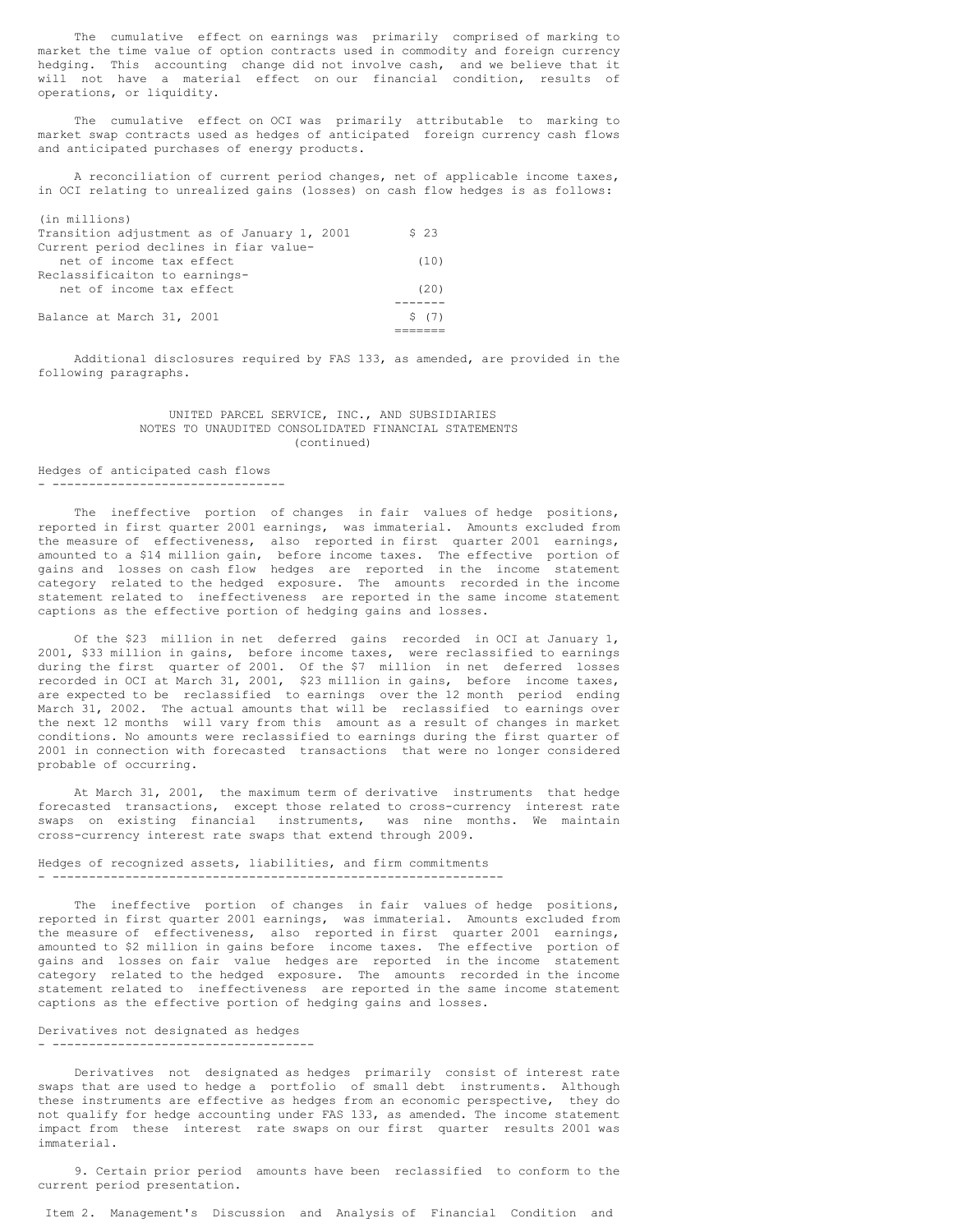#### Three Months Ended March 31, 2001 and 2000 - ------------------------------------------

The following tables set forth information showing the change in revenue, average daily package volume and average revenue per piece, both in dollars or amounts and in percentage terms:

|                                                             | Three Months Ended<br>March 31,<br>------------------- |                                      |                                |           |
|-------------------------------------------------------------|--------------------------------------------------------|--------------------------------------|--------------------------------|-----------|
|                                                             | ---------                                              | 2001 2000<br>$- - - - - - - -$       | - \$<br>---------              | 응<br>.    |
| Revenue (in millions):<br>U.S. domestic package:            |                                                        |                                      |                                |           |
| Next Day Air                                                | \$1,383                                                | \$1,381                              | \$2                            | 0.1%      |
| Deferred                                                    | 716                                                    | 694                                  | 22                             | 3.2       |
| Ground                                                      | 3,877<br>---------                                     | 3,766<br>---------                   | 111<br>---------               | 2.9       |
| Total U.S. domestic package 5,976<br>International package: |                                                        | 5,841                                | 135                            | 2.3       |
| Domestic                                                    | 232                                                    | 233                                  | (1)                            | (0.4)     |
| Export                                                      | 756                                                    | 685                                  | 71                             | 10.4      |
| Cargo                                                       | 111                                                    | 105                                  | 6                              | 5.7       |
| Total International package<br>Non-package:                 | ---------<br>1,099                                     | --------<br>1,023                    | ---------<br>76                | 7.4       |
| UPS Logistics Group                                         | 304                                                    | 209                                  | 95                             | 45.5      |
| Other                                                       | 131                                                    | 147                                  | (16)                           | (10.9)    |
| Total non-package                                           | ---------<br>435<br>--------                           | --------<br>356<br>$- - - - - - - -$ | ---------<br>79<br>----------  | 22.2      |
| Consolidated                                                | \$7,510<br>========                                    | \$7,220<br>---------                 | \$290<br>=========             | 4.0%      |
| Average Daily Package Volume<br>(in thousands):             |                                                        |                                      | #                              |           |
| U.S. domestic package:                                      |                                                        |                                      |                                |           |
| Next Day Air                                                |                                                        | 1,106 1,071                          | 35                             | 3.3%      |
| Deferred                                                    | 888                                                    | 856                                  | 32                             | 3.7       |
| Ground                                                      |                                                        | $10, 192$ $10, 102$                  | 90                             | 0.9       |
| Total U.S. domestic package<br>International package:       | --------<br>12,186                                     | ---------<br>12,029                  | ---------<br>157               | 1.3       |
| Domestic                                                    | 804                                                    | 754                                  | 50                             | 6.6       |
| Export                                                      | 399                                                    | 342                                  | 57                             | 16.7      |
| Total International package                                 | ---------<br>1,203<br>--------                         | ---------<br>1,096<br>---------      | ---------<br>107<br>---------- | 9.8       |
| Consolidated                                                | 13,389<br>========                                     | 13,125<br>========                   | 264<br>---------               | 2.0%      |
| Operating days in period                                    | 64                                                     | 65                                   |                                |           |
| Average Revenue Per Piece:<br>U.S. domestic package:        |                                                        |                                      | - \$<br>--------               |           |
| Next Day Air                                                | \$19.54                                                | \$19.84                              | \$ (0.30)                      | $(1.5)$ % |
| Deferred                                                    | 12.60                                                  | 12.47                                | 0.13                           | 1.0       |
| Ground                                                      | 5.94                                                   | 5.74                                 | 0.20                           | 3.5       |
| Total U.S. domestic package<br>International:               | 7.66                                                   | 7.47                                 | 0.19                           | 2.5       |
| Domestic                                                    | 4.51                                                   | 4.75                                 | (0.24)                         | (5.1)     |
| Export                                                      | 29.61                                                  | 30.81                                | (1.20)                         | (3.9)     |
| Total International package                                 | 12.83                                                  | 12.89                                | (0.06)                         | (0.5)     |
| Consolidated                                                | \$8.13<br>========                                     | \$7.92<br><b>EEEEEEE</b>             | \$0.21<br>----------           | 2.7%      |

#### Management's Discussion and Analysis of Financial Condition and Results of Operations (continued)

Despite the weakening of the U.S. economy, U.S. domestic package revenue and average daily package volume increased across all product lines. Average daily package volume for our Next Day Air and Deferred products both increased in excess of 3%. Our Ground products were the primary contributor of the revenue growth for this segment, primarily due to a 3.5% increase in average revenue per piece. These revenue comparisons were impacted by one less operating day in the first quarter of 2001 compared to the first quarter of 2000. The average revenue increase for the U.S. domestic package segment on a per day basis was almost 4%.

During the first quarter of 2001, we increased rates for standard ground shipments an average of 3.1% for commercial deliveries. The ground residential charge increased \$0.05 to \$1.05 over the commercial ground rate, with an additional delivery area surcharge of \$1.50 added to certain less accessible areas. In addition, we increased rates for UPS Next Day Air, UPS Next Day Air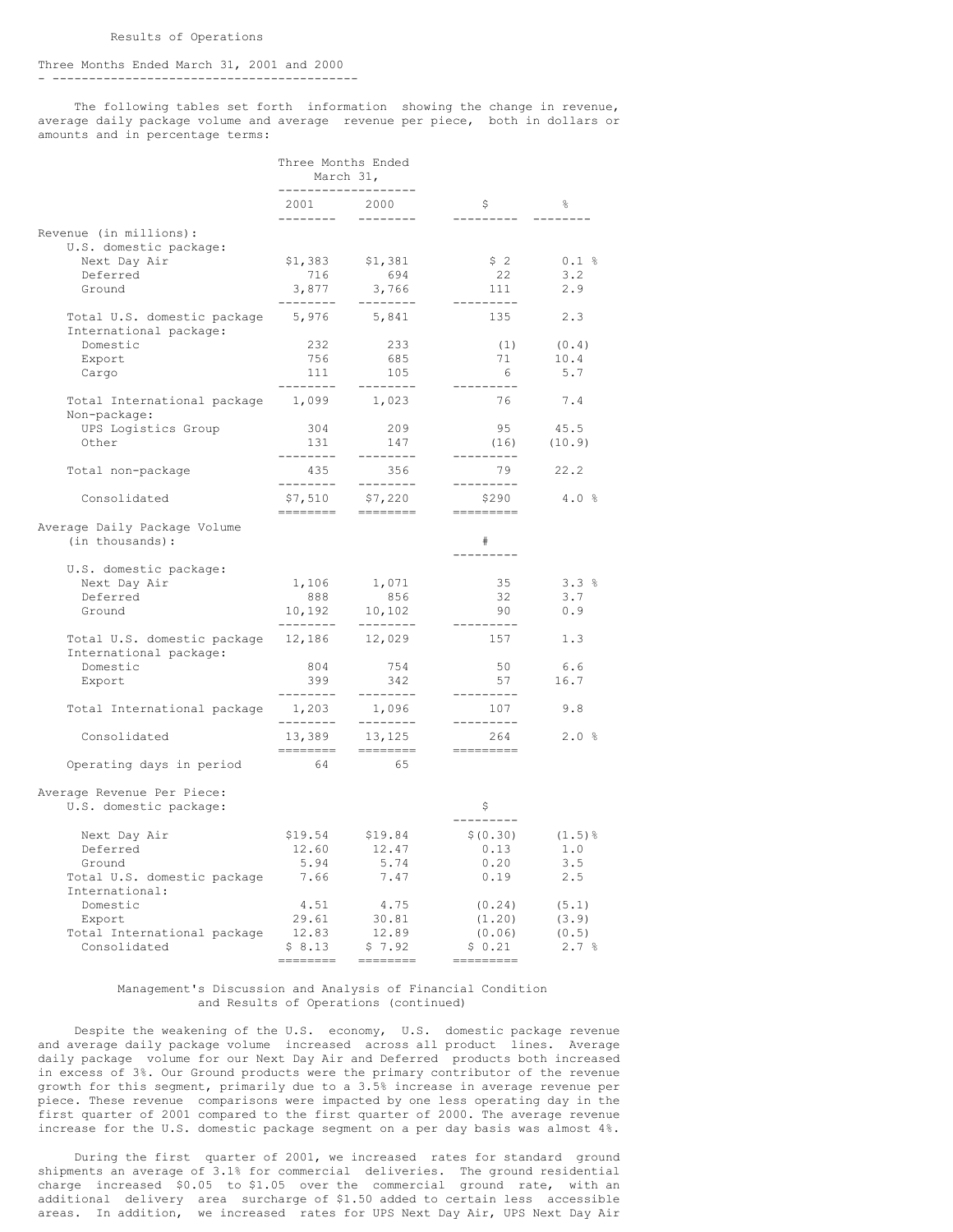Saver, UPS 2nd Day Air, and 3 Day Select an average of 3.7%. The surcharge for UPS Next Day Air Early A.M. increased to \$27.50. Rates for international shipments originating in the United States (Worldwide Express, Worldwide Express Plus, UPS Worldwide Expedited and UPS International Standard service) increased by 2.9%. Rate changes for shipments originating outside the U.S. were made throughout the past year and varied by geographic market. In addition, all package rates during the quarter included a 1.25% fuel surcharge that was put in place August 7, 2000.

The increase in international package revenue was due primarily to volume growth for export products, offset by a decline in the revenue per piece for these products. Overall, average daily package volume increased almost 10% for international operations, with our export products continuing to increase at double-digit rates. The average revenue increase for this segment on a per day basis was over 9%.

The increase in non-package revenue resulted from continued growth of the UPS Logistics Group and was led by our supply chain management and service parts logistics offerings.

Operating expenses increased by \$413 million, or 6.7%. Compensation and benefits expenses accounted for \$176 million of this increase. Other operating expenses increased \$237 million due to higher utility costs, increases in depreciation and amortization expenses, higher purchased transportation costs and the \$49 million gain we recognized in the first quarter of 2000 from the sale of our UPS Truck Leasing subsidiary, which reduced our operating expenses last year. The increase in purchased transportation costs was primarily due to increased business for the UPS Logistics Group.

Our operating margin decreased from 14.8% during the first quarter of 2000 to 12.6% during the first quarter of 2001. This decline resulted primarily from revenue growth declining at a more rapid rate than our expense growth during the quarter. We are addressing a variety of initiatives in an effort to moderate future expense growth, given current, slower economic conditions, which are adversely affecting volume and revenue growth.

### Management's Discussion and Analysis of Financial Condition and Results of Operations (continued)

The following table sets forth information showing the change in operating profit, both in dollars (in millions) and in percentage terms:

| Operating Segment                                             | Three Months Ended<br>March 31, |                    | Change                 |                                 |
|---------------------------------------------------------------|---------------------------------|--------------------|------------------------|---------------------------------|
|                                                               | 2001                            | 2000               | S                      | 옹                               |
| U.S. domestic package<br>International package<br>Non-package | \$845<br>37<br>62               | \$883<br>58<br>126 | \$(38)<br>(21)<br>(64) | $(4.3)$ $%$<br>(36.2)<br>(50.8) |
| Consolidated Operating Profit                                 | \$944                           | \$1,067            | \$(123)                | $(11.5)$ $\frac{8}{3}$          |

U.S. domestic package operating profit decreased \$38 million due to the overall weakening of the U.S. economy, along with the impact of one less operating day.

The decline in operating profit for our international package operations was caused by several different factors, including increases in aircraft maintenance expenses and the leasing of aircraft to support our China routes prior to the April 1, 2001 start up of that service.

The decrease in non-package operating profit is largely due to the \$49 million gain we recognized in the first quarter of 2000 from the sale of our UPS Truck Leasing subsidiary.

The decrease in investment income of \$286 million for the first quarter of 2001 is due to two factors relating to the first quarter of 2000. First, we recognized a \$241 million gain last year on two investments held by our Strategic Enterprise Fund that were acquired by other companies. In addition, we earned income on the \$5.3 billion in net IPO proceeds available for investment prior to the tender offer that occurred in early March 2000, and the \$1.2 billion in IPO proceeds that were not utilized for the tender offer and were still available for investment during March 2000.

Net income for the first quarter of 2001 decreased by \$257 million from the first quarter of 2000, resulting in a decrease in diluted earnings per share from \$0.67 in 2000 to \$0.48 in 2001. These results reflect non-recurring items from both years: a FAS 133 cumulative expense adjustment, net of tax, of \$26 million in 2001; and \$139 million in net income in 2000 resulting from gains on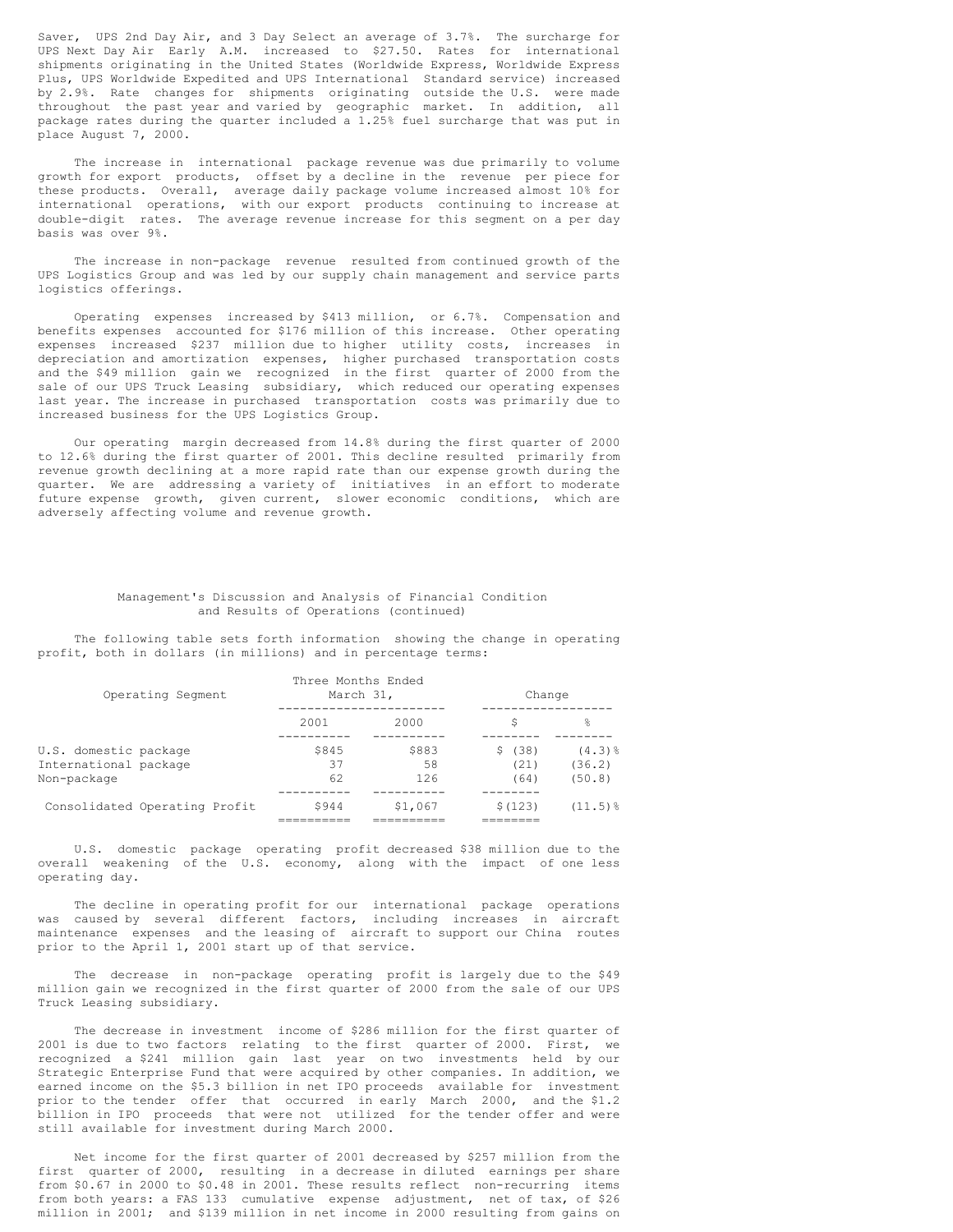our Strategic Enterprise Fund investments and the sale of our Truck Leasing subsidiary, offset partially by the charge for retroactive costs associated with creating new full-time jobs from existing part-time Teamster jobs.

Excluding the net after-tax impact of these non-recurring items, our net income for the first quarter of 2001 would have been \$582 million, with an associated diluted earnings per share of \$0.51, compared to 2000, which would have produced a net income of \$674 million, with an associated diluted earnings per share of \$0.56.

#### Management's Discussion and Analysis of Financial Condition and Results of Operations (continued)

### Liquidity and Capital Resources - -------------------------------

Our primary source of liquidity is our cash flow from operations. We maintain significant cash, cash equivalents, marketable securities and short-term investments, amounting to \$2.6 billion at March 31, 2001.

We have used all of the remaining proceeds from our November 1999 initial public offering for share repurchases. An additional \$750 million has been authorized for share repurchases, of which \$222 million was still available as of March 31, 2001.

We maintain two commercial paper programs under which we are authorized to borrow up to \$7.0 billion. Approximately \$914 million was outstanding under these programs as of March 31, 2001. This amount has been classified as long-term debt in accordance with our intention and ability to refinance such obligations on a long-term basis under our revolving credit facilities. The average interest rate on the amount outstanding at March 31, 2001 was 5.07%.

We maintain two credit agreements with a consortium of banks. These agreements provide revolving credit facilities of \$1.25 billion each, with one expiring on April 25, 2002 and the other expiring on April 27, 2005. Interest on any amounts we borrow under these facilities would be charged at 90-day LIBOR plus 15 basis points. There were no borrowings under either of these agreements as of March 31, 2001.

We also maintain a \$1.0 billion European medium-term note program. Under this program, we may issue notes from time to time, denominated in a variety of currencies. At March 31, 2001, \$264 million was available under this program. At March 31, 2001, there were two different debt issuances (originally issued at \$200 million and \$736 million respectively) that had been made under this program. The \$200 million outstanding, which was issued under this program in 1997, bears interest at a stated interest rate of 6.625%, and was paid off on April 25, 2001. The 500 million Pound Sterling denominated bonds (recorded at \$716 million at March 31, 2001), which were issued in February 2001, bear interest at a stated rate of 5.50%.

We have filed a shelf registration statement with the SEC under which we may issue debt securities in the U.S. of up to \$2.0 billion. There was approximately \$607 million issued under this shelf registration statement at March 31, 2001. As of March 31, 2001, \$113 million in notes have been issued under the UPS Notes program. These notes have various terms and maturities, all with fixed interest rates. Also during 2001, we issued \$89 million in floating rate senior notes due December 2050 that bear interest at one-month LIBOR less 45 basis points.

On August 9, 1999 the U.S. Tax Court issued an opinion unfavorable to UPS regarding a Notice of Deficiency asserting that we are liable for additional tax for the 1983 and 1984 tax years. The Court held that we are liable for tax on income of Overseas Partners Ltd. ("OPL"), a Bermuda company, which had reinsured excess value package insurance purchased by our customers beginning in 1984. In February 2000, the U.S. Tax Court entered a decision in accord with its opinion.

### Management's Discussion and Analysis of Financial Condition and Results of Operations (continued)

In addition, during the first quarter of 1999, the IRS issued two Notices of Deficiency asserting that we are liable for additional tax for the 1985 through 1987 tax years, and the 1988 through 1990 tax years. The primary assertions by the IRS relate to the reinsurance of excess value package insurance, the issue raised for the 1984 tax year. The IRS has based its assertions on the same theories included in the 1983-1984 Notice of Deficiency. The IRS, in an issued report, has taken similar positions for tax years 1991 through 1994. We expect the IRS to take similar positions for tax years 1995 through 1999. We believe that a number of aspects of the Tax Court decision are incorrect, and we have appealed the decision to the U.S. Court of Appeals for the Eleventh Circuit. Briefing has been completed. The Eleventh Circuit has heard oral arguments. We do not know when it will render a decision.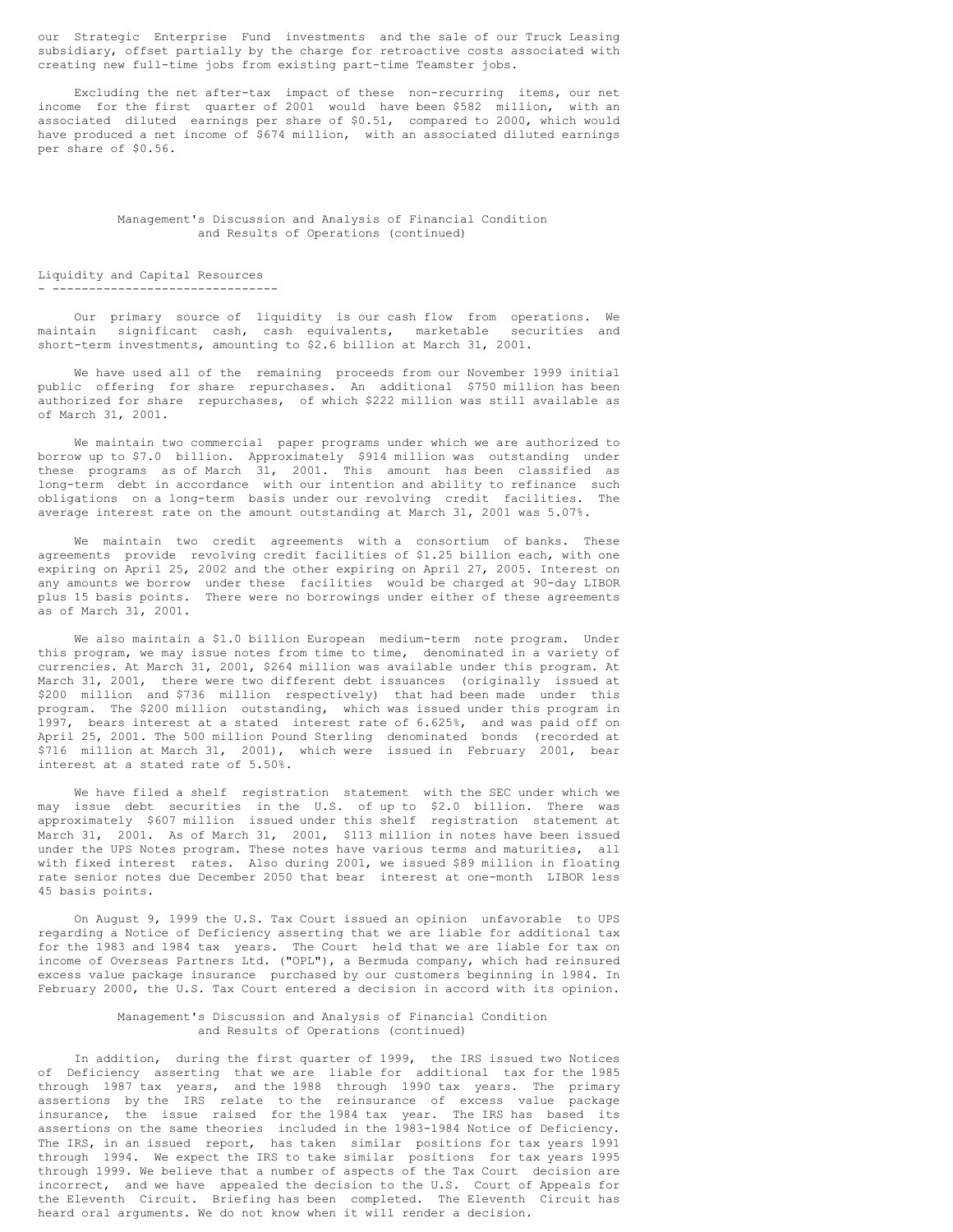We have been named as a defendant in 23 lawsuits that seek to hold us (and in certain cases, other defendants) liable for the collection of premiums for excess value package insurance in connection with package shipments since 1984 (or, in some of the cases, for shorter time periods). These cases generally claim that we acted as an insurer in violation of our shipping contract and without complying with state insurance laws and regulaitons, and that the price for excess value package insurance was excessive. Twenty-two of these cases have been consolidated for pre-trial purposes in a multi-district litigaiton proceeding ("MDL Proceeding") before the United States District Court for the Southern District of New York. An amended consolidated complaint in the MDL Proceeding also alleges a violation of the federal RICO statute. Another complaint in the MDL Proceeding alleges violations of federal antitrust laws. The other remaining case was remanded from federal court to state court in Madison County, Illinois and is proceeding independent of the MDL proceeding. The Court in the MDL Proceeding is considering a stipulation between certian of the plaintiffs and UPS providing for class certificaiton in certain of the cases in that proceeding. The Illinois court has indicated its intention to enter an order granting plaintiff's class certification motion. These actions all developed after the August 9, 1999 Tax Court opinion was rendered. We believe the allegations in these cases have no merit and intend to continue to defend them vigorously. The ultimate resolution of these matters cannot presently be determined.

In addition, we are a defendant in various other lawsuits that arose in the normal course of business. In our opinion, none of these cases is expected to have a material effect on our financial condition, results of operations or liquidity.

Reference is made to Note 4 to the accompanying unaudited consolidated financial statements for more information on each of the preceding matters.

### Management's Discussion and Analysis of Financial Condition and Results of Operations (continued)

"Management's Discussion and Analysis of Financial Condition and Results of Operations," "Liquidity and Capital Resources" and other parts of this report contain "forward-looking" statements about matters that are inherently difficult to predict. These statements include statements regarding our intent, belief and current expectations about our strategic direction, prospects and future results. We have described some of the important factors that affect these statements as we discussed each subject. Forward-looking statements involve risks and uncertainties, and certain factors may cause actual results to differ materially from those contained in the forward-looking statements. These factors include, for example, economic and other conditions in the markets in which we operate, our competitive environment, increases in avaition and motor fuel prices, strikes, work stoppages and slowdowns, governmental regulation, and cyclical and seasonal fluctuations in our operating results. Additional information concerning these risks and uncertainties, and other factors you may wish to consider, are provided in the "Risk Factors" discussed in our Annual Report on Form 10-K for the year ended December 31, 2000 and other documents we file from time to time with the SEC.

Item 3. Quantitative and Qualitative Disclosures About Market Risk

### Market Risk

- -----------

We are exposed to market risk from changes in foreign currency exchange rates, interest rates, equity prices, and certain commodity prices. All of this market risk arises in the normal course of business, as we do not engage in speculative trading activities. In order to manage the risk arising from these exposures, we utilize a variety of foreign exchange, interest rate, equity and commodity forward contracts, options, and swaps.

Our market risks, hedging strategies, and financial instrument positions at March 31, 2001 are similar to those disclosed in our Annual Report on Form 10-K for the year ended December 31, 2000. However, during the first three months of 2001, we issued 500 million of Pound Sterling denominated bonds (recorded at \$716 million at March 31, 2001), at a fixed 5.50% interest rate. In addition, we issued a total of \$113 million of fixed rate notes with various maturities under our UPS Notes program. All of these fixed rate notes were effectively converted to floating interest rates using interest rate swaps.

The total fair value of our derivative financial instruments, including derivatives added during the first three months of 2001, decreased from an asset of \$137 million at December 31, 2000 to an asset of \$128 million at March 31, 2001. The information concerning market risk under the sub-caption "Market Risk" of the caption "Management's Discussion and Analysis" on pages 29 and 30 of our consolidated financial statements contained in our Annual Report on Form 10-K for the year ended December 31, 2000, is hereby incorporated by reference in this Quarterly Report on Form 10-Q.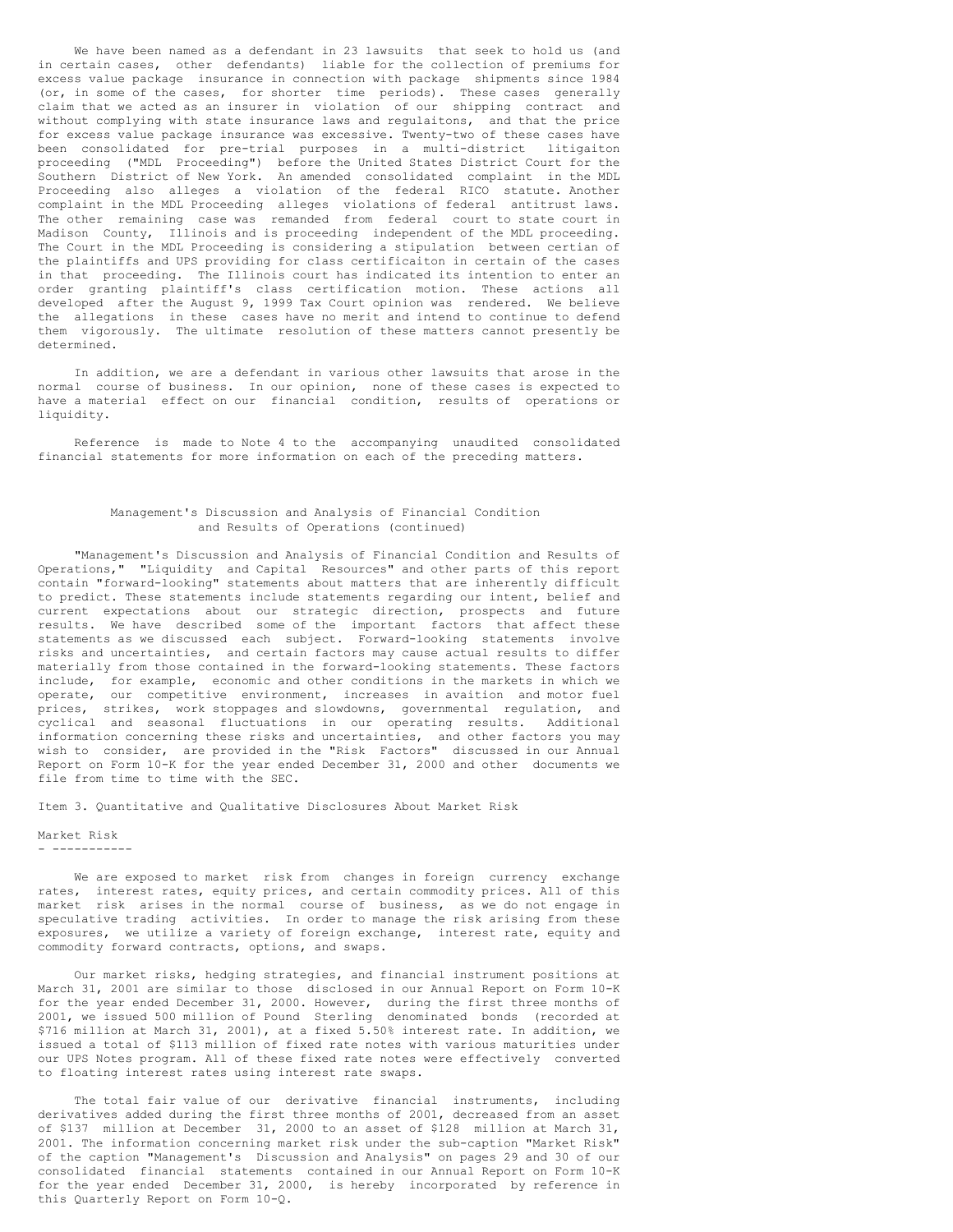#### Item 1. Legal Proceedings

We have been named as a defendant in 23 lawsuits that seek to hold us (and, in certain cases, other defendants) liable for the collection of premiums for excess value package insurance in connection with package shipments since 1984 (or, in some of the cases, for shorter time periods). These cases generally claim that we acted as an insurer in violation of our shipping contract and without complying with state insurance laws and regulations, and that the price for excess value package insurance was excessive. Twenty-two of these cases have been consolidated for pre-trial purposes in a multi-district litigation proceeding ("MDL Proceeding") before the United States District Court for the Southern District of New York. An amended consolidated complaint in the MDL Proceeding also alleges a violation of the federal RICO statute. Another complaint in the MDL Proceeding alleges violations of federal antitrust laws. The other remaining case was remanded from federal court to state court in Madison County, Illinois and is proceeding independent of the MDL Proceeding. The Court in the MDL Proceeding in considering a stipulation between certain of the plaintiffs and UPS providing for class certificaiton in certain of the cases in that proceeding. The Illinois court has indicated its intention to enter an order granting plaintiff's class certification motion. These actions all developed after the August 9, 1999 Tax Court opinion was rendered. We believe the allegations in these cases have no merit and intend to continue to defend them vigorously. The ultimate resolution of these matters cannot presently be determined.

Item 6. Exhibits and Reports on Form 8-K

#### A) Exhibits:

- (10) Material Contracts
	- (a) Fifth Amended and Restated Credit Agreement (364-Day Facility) dated April 26, 2001 among United Parcel Service, Inc., the initial lenders named therein, Salomon Smith Barney Inc. as Arranger and ABN AMRO Bank N.V., Bank of America, N.A., Bank One, NA, and Chase Manhattan Bank, as Co-Documentation Agents and Citibank, N.A. as Administrative and Syndication Agent.
	- (b) Third Amended and Restated Credit Agreement (Five-Year Facility) dated April 26, 2001 among United Parcel Service, Inc., the initial lenders named therein, Salomon Smith Barney Inc. as Co-Arranger and Bank of America Securities, LLC, as Co-Arranger and Bank of America N.A. as Documentation Agent and Citibank, N.A. as Administrative and Syndication Agent.
- (B) Reports on Form 8-K:

The Company filed a Form 8-K Current Report on January 29, 2001 (Date of Earliest Event Reported: January 29, 2001), reporting the establishment of a Medium-term Note program for its UPS Notes, and filing with the Securities and Exchange Commission the Selling Agent Agreement and form of UPS Note to be issued under the program.

#### EXHIBIT INDEX

- (10) Material Contracts
	- (a) Fifth Amended and Restated Credit Agreement (364-Day Facility) dated April 26, 2001 among United Parcel Service, Inc., the initial lenders named therein, Salomon Smith Barney Inc. as Arranger and ABN AMRO Bank N.V., Bank of America, N.A., Bank One, NA, and Chase Manhattan Bank, as Co-Documentation Agents and Citibank, N.A. as Administrative and Syndication Agent.
	- (b) Third Amended and Restated Credit Agreement (Five-Year Facility) dated April 26, 2001 among United Parcel Service, Inc., the initial lenders named therein, Salomon Smith Barney Inc. as Co-Arranger and Bank of America Securities, LLC, as Co-Arranger and Bank of America N.A. as Documentation Agent and Citibank, N.A. as Administrative and Syndication Agent.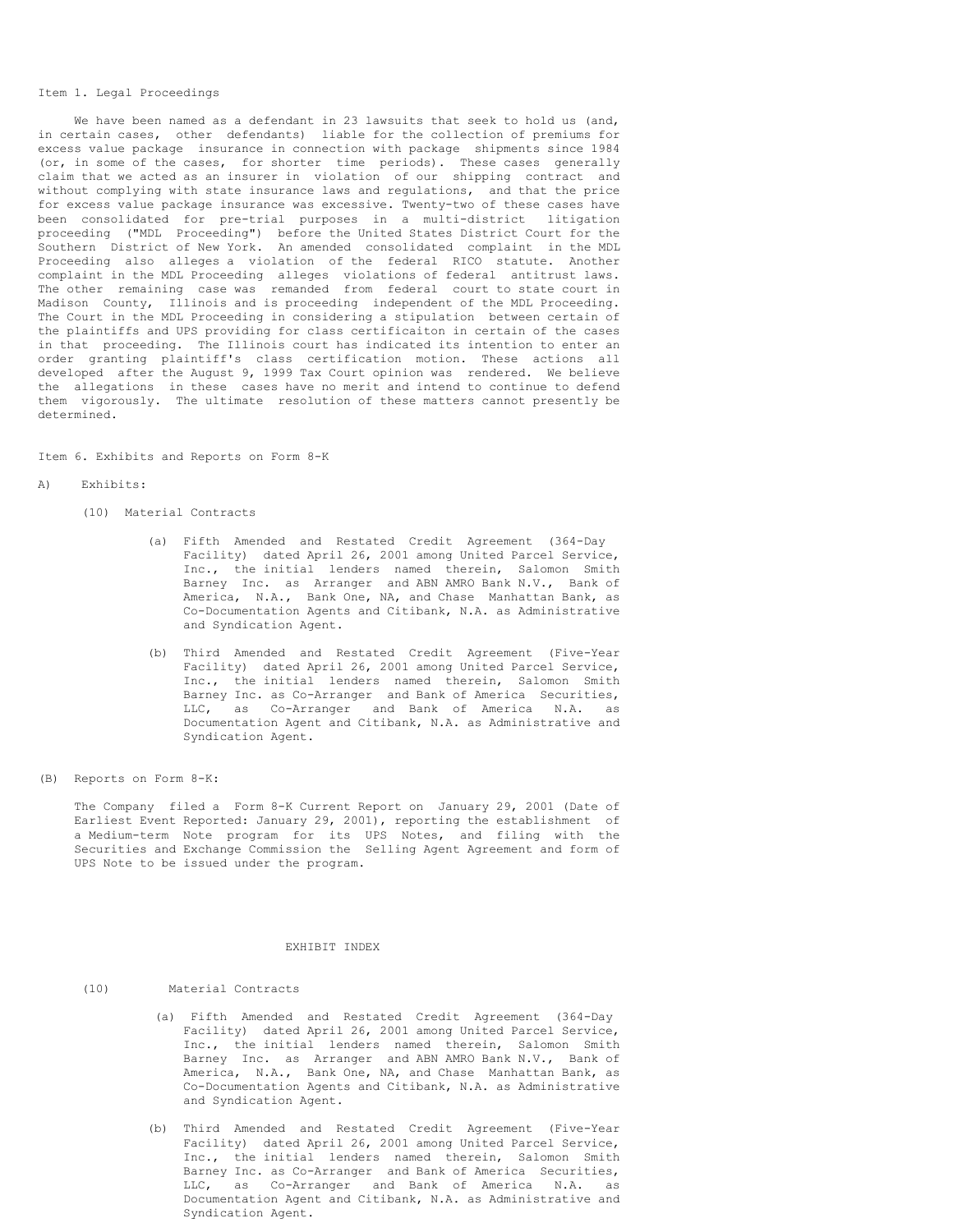# SIGNATURES

Pursuant to the requirements of the Securities Exchange Act of 1934, the registrant has duly caused this report to be signed on its behalf by the undersigned thereunto duly authorized.

> UNITED PARCEL SERVICE, INC. (Registrant)

Date: May 15, 2001 By: /S/ D. Scott Davis D. Scott Davis Senior Vice President, Treasurer and Chief Financial Officer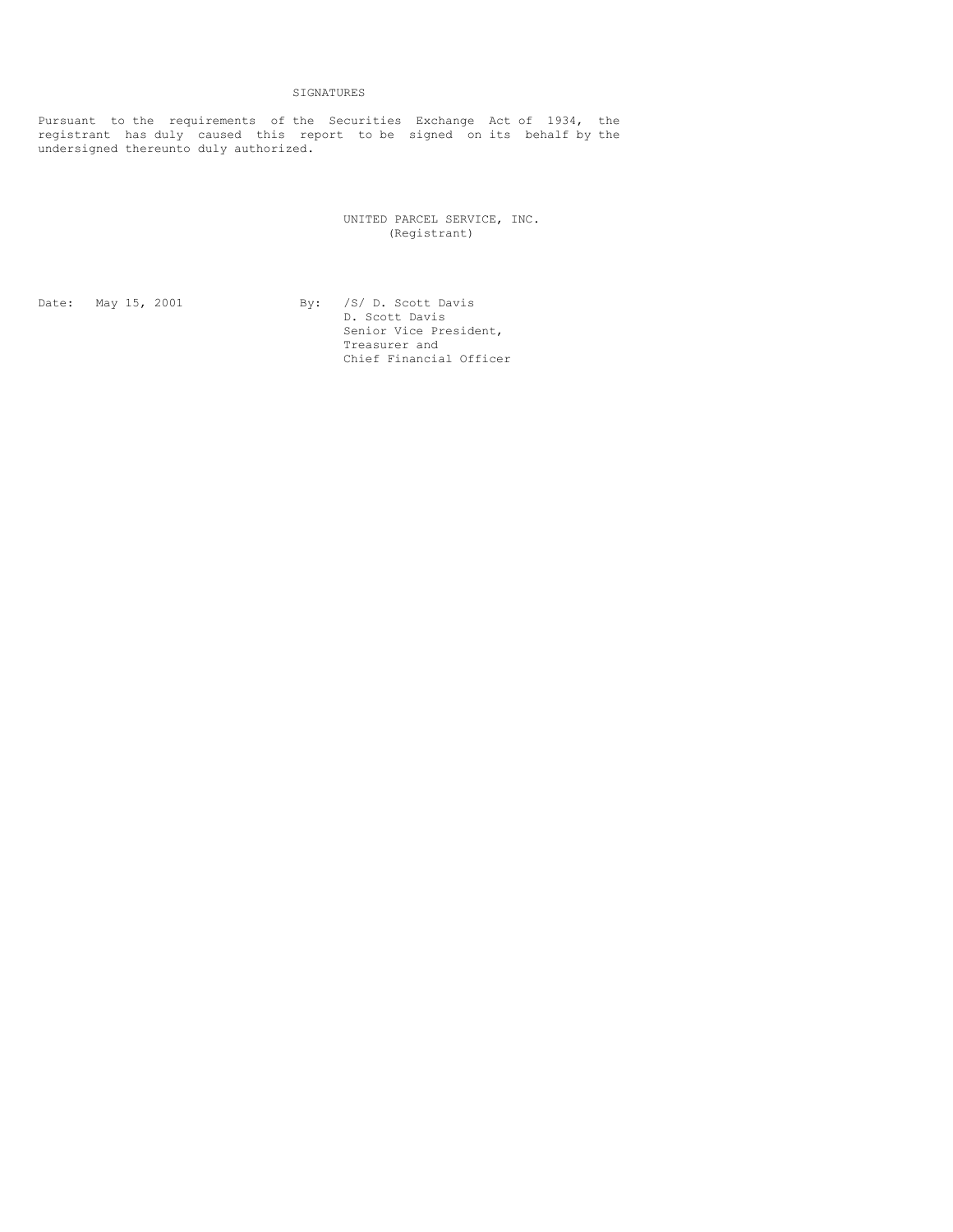### FIFTH AMENDED AND RESTATED CREDIT AGREEMENT (364-DAY FACILITY)

# Dated as of April 26, 2001

UNITED PARCEL SERVICE, INC., a Delaware corporation (the"Borrower"), the banks, financial institutions and other institutional lenders (collectively, the "Initial Lenders") party hereto, Citibank, N.A., as administrative agent (together with any successor thereto appointed pursuant to Article VII of the Existing Credit Agreement referred to below, in such capacity, the "Administrative Agent") and as syndication agent (in such capacity, the "Syndication Agent") for the Lenders (as defined in the Existing Credit Agreement referred to below), ABN AMRO Bank N.V., Bank of America, N.A., Bank One, NA, and The Chase Manhattan Bank, as co-documentation agents (in such capacity, the "Co-Documentation Agents") for such Lenders, and Salomon Smith Barney Inc., as arranger (in such capacity, the "Arranger") under the Loan Documents (as defined in the Existing Credit Agreement described below), hereby agree as follows:

#### PRELIMINARY STATEMENTS

(1) United Parcel Service of America, Inc., a Delaware corporation and a wholly owned subsidiary of the Borrower (the "Existing Borrower"), is party to a Fourth Amended and Restated Credit Agreement (364-Day Facility) dated as of April 27, 2000 (as amended, supplemented or otherwise modified from time to time to, but not including, the date hereof, the "Existing Credit Agreement") with the banks, financial institutions and other institutional lenders party thereto (the "Existing Lenders"), Citibank, N.A., as Administrative Agent and as Syndication Agent for the Existing Lenders, Bank of America N.A., as Documentation Agent for the Existing Lenders, and Salomon Smith Barney Inc. and Banc of America Securities LLC, as Co-Arrangers for the Existing Lenders. Capitalized terms not otherwise defined in this Fifth Amended and Restated Credit Agreement (364-Day Facility) (the "Amendment and Restatement") shall have the same meanings as specified in the Existing Credit Agreement.

(2) The Borrower has requested that the Lenders agree to extend credit to it from time to time in an aggregate principal amount of up to \$ 1,250,000,000 for general corporate purposes of the Borrower and its Subsidiaries not otherwise prohibited under the terms of this Amendment and Restatement. The Lenders have indicated their willingness to agree to extend credit to the Borrower from time to time in such amount on the terms and conditions of this Amendment and Restatement.

(3) The parties to this Amendment and Restatement desire to amend the Existing Credit Agreement as set forth herein and to restate the Existing Credit Agreement in its entirety to read as set forth in the Existing Credit Agreement with the following amendments.

SECTION 1. Amendments to the Existing Credit Agreement. Effective as of the date of this Amendment and Restatement and subject to the satisfaction of the conditions precedent set forth in Section 2 hereof:

(a) The recital of parties to the Existing Credit Agreement is amended in full to read as follows:

"UNITED PARCEL SERVICE, INC., a Delaware corporation (the"Borrower"), the banks, financial institutions and other institutional lenders (collectively, the "Initial Lenders") party hereto, Citibank, N.A., as administrative agent (in such capacity, the "Administrative Agent") and as syndication agent (in such capacity, the "Syndication Agent") for the Lenders (as hereinafter defined), ABN AMRO Bank N.V., Bank of America, N.A., Bank One, NA, and The Chase Manhattan Bank, as co-documentation agents (in such capacity, the "Co-Documentation Agents") for such Lenders, and Salomon Smith Barney Inc., as arranger (in such capacity, the "Arranger") under the Loan Documents (as hereinafter defined), hereby agree as follows:"

(b) Section 1.01 of the Existing Credit Agreement is hereby amended by (i) deleting the definitions of "Co-Arrangers", "Documentation Agent", "Existing Credit Facilities", "Information Memorandum", "Parent", and "Termination Date" set forth therein and (ii) replacing them with the following new definitions:

"Arranger" has the meaning specified in the recital of parties to this Agreement.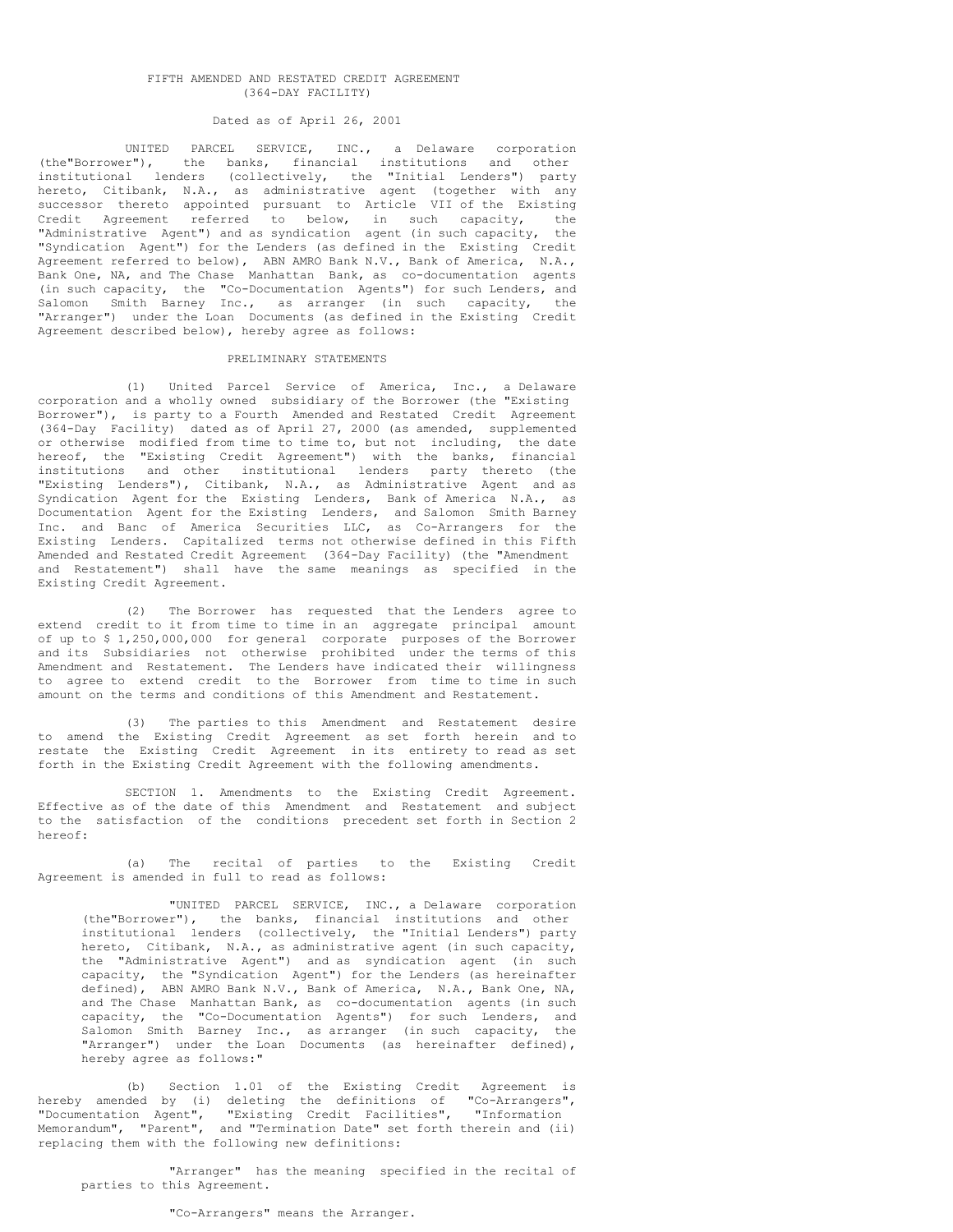"Co-Documentation Agents" has the meaning specified in the recital of parties to this Agreement.

"Documentation Agent" means the Co-Documentation Agents.

"Existing Credit Facilities" means the credit facilities provided pursuant to (a) the Fourth Amended and Restated Credit Agreement (364-Day Facility) and (b) the Second Amended and Restated Credit Agreement (Five-year Facility), each dated as of April 27, 2000, as amended, supplemented or otherwise modified from time to time prior to the date hereof, among United Parcel Service of America, Inc., a Delaware corporation, the banks, financial institutions and other institutional lenders parties thereto, Citibank, as administrative agent and syndication agent, and Salomon Smith Barney Inc. and Banc of America Securities LLC, as co-arrangers thereunder.

"Termination Date" means the earlier of (i) April 25, 2002 or, if extended pursuant to Section  $2.16(a)$ , the date that is 364 days after the Termination Date then in effect, and (ii) the date of termination in whole of the Commitments pursuant to section 2.05 or 6.01.

(c) Section 2.03(a) of the Existing Credit Agreement is hereby amended by deleting in subclause (D) of clause (i) thereof the parenthetical "(which maturity date may not be earlier than the date occurring seven days after the date of such Competitive Bid Borrowing or later than the Termination Date and, in the case of any LIBO Rate Advance to be made as part of such Competitive Bid Borrowing, shall be the last day of the interest period for such LIBO Rate Advance)" and substituting therefor the following new parenthetical:

"(which maturity date may not be earlier than the date occurring thirty days after the date of such Competitive Bid Borrowing or later than the Termination Date and, in the case of any LIBO Rate Advance to be made as part of such Competitive Bid Borrowing, shall be the last day of the interest period for such LIBO Rate Advance)".

(d) Section 2.03(d) of the Existing Credit Agreement is hereby amended by deleting in the last three lines thereof the sentence:

"The Borrower may prepay any principal amount of any Competitive Bid Advance, subject to the provisions of Sections 2.10 and 8.04(c)."

(e) Section 2.05 of the Existing Credit Agreement is hereby amended by deleting in the second line thereof the phrase "at least four Business Days' notice" and substituting therefor the new phrase "at least three Business Days' notice".

(f) Section 2.10 of the Existing Credit Agreement is hereby amended (i) by deleting in the second line thereof the language "three Business Days' notice" and substituting therefor the new language "two Business Day's notice", (ii) by deleting in the third line thereof the language "one Business Day's notice" and substituting therefor the new language "notice on the same Business Day", (iii) by deleting in the second line thereof the language "or LIBO Rate Advances", (iv) by deleting in the third line thereof the language "or Fixed Rate Advances" and (v) by deleting in clause (b) of the proviso thereof the language "or LIBO Rate Advance".

(g) Section 4.01(e) of the Existing Credit Agreement is hereby amended and restated in its entirety to read as follows:

"(e) The Consolidated balance sheet of the Borrower and its Subsidiaries as at December 31, 2000, and the related Consolidated statements of income and cash flows of the Borrower and its Subsidiaries for the Fiscal Year then ended, all audited and certified by Deloitte & Touche LLP, independent public accountants, copies of which have been furnished to each Lender, fairly present the Consolidated financial condition of the Borrower and its Subsidiaries at such dates and the Consolidated results of the operations of the Borrower and its Subsidiaries for the periods ended on such dates, all in accordance with GAAP consistently applied. Such balance sheets and the notes thereto disclose all material liabilities, direct or contingent, of the Borrower and its Subsidiaries on a Consolidated basis as of the dates thereof."

(h) Section 4.01(f) of the Existing Credit Agreement is amended by replacing the words "December 31, 1999" with the words "December 31, 2000."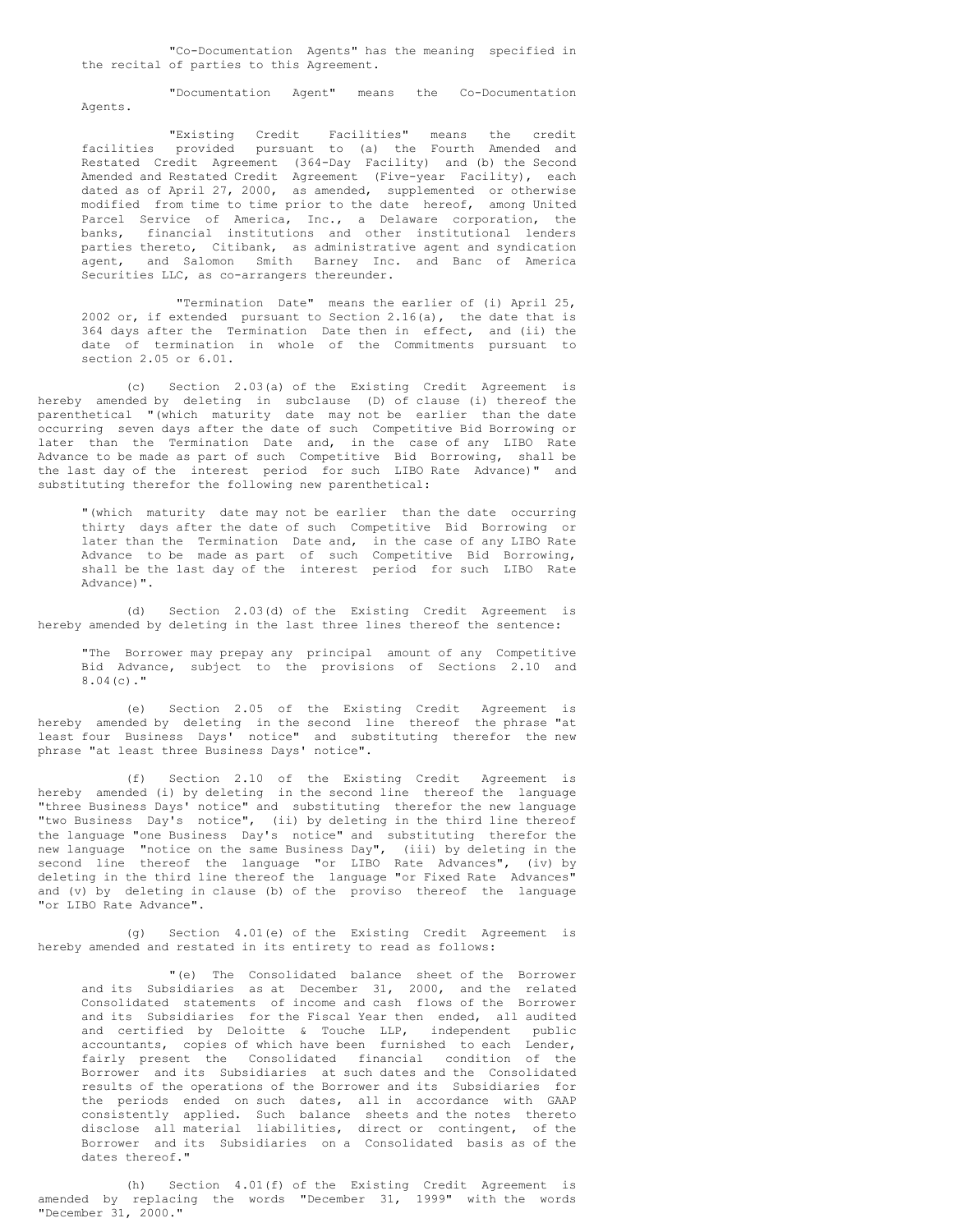(i) Section 5.01(h)(i) is hereby amended and restated in its entirety to read as follows:

> "(i) within 120 days after the end of each Fiscal Year of the Borrower, Consolidated balance sheets of the Borrower and its Subsidiaries showing the financial condition of the Borrower and its Subsidiaries as of the close of such Fiscal Year and the related statements of Consolidated income and statements of Consolidated cash flow as of and for such Fiscal Year, all such Consolidated financial statements of the Borrower and its Subsidiaries to be reported on by Deloitte & Touche or other independent accountants acceptable to the Required Lenders, and to be in form reasonably acceptable to the Required Lenders;"

(j) Section 6.01(a) is hereby amended by deleting in the last line thereof the words "remain unremedied for five days" and substituting therefor the new words "remain unremedied for three Business Days".

(k) Section 8.07(a) is hereby amended (i) by deleting at the end of clause (v) thereof the language ", and" and substituting therefor the punctuation  $",",$  (ii) by deleting at the end of clause (vi) thereof the punctuation "." and substituting therefor the punctuation "," and (iii) by adding the following new clauses (vii) and (viii):

> "(vii) if such assignment shall be made as a result of a demand by the Borrower pursuant to this Section 8.07(a) to an assignee that, immediately prior to such assignment, was neither a Lender nor an Affiliate of a Lender, the Borrower shall pay on demand an administrative fee of \$3,500 to the Administrative Agent, and

> (viii) notwithstanding any other provision set forth in this Agreement, a Lender may assign to any of its Affiliates all or a portion of its rights and obligations under this Agreement (including, without limitation, all or a portion of its Commitment, the Revolving Credit Advances owing to it and the Revolving Credit Note or Notes held by it) upon notice to the Borrower and the Administrative Agent, with or without the consent of the Borrower or the Administrative Agent, so long as such assignment is otherwise in compliance with this Agreement."

(l) Schedule I to the Existing Credit Agreement is deleted in its entirety and replaced with Schedule I to this Amendment and Restatement.

SECTION 2. Conditions of Effectiveness of this Amendment and Restatement. This Amendment and Restatement shall become effective as of the date first above written (the "Restatement Effective Date") when and only if:

(a) The Administrative Agent shall have received counterparts of this Amendment and Restatement executed by the Borrower, the Existing Borrower, each of the Guarantors and all of the Initial Lenders or, as to any of the Initial Lenders, advice satisfactory to the Administrative Agent that such Initial Lender has executed this Amendment and Restatement.

(b) The Administrative Agent shall have received on or before the Restatement Effective Date the following, each dated such date and (unless otherwise specified below) in form and substance satisfactory to the Administrative Agent and (except for the Revolving Credit Notes) in sufficient copies for each Initial Lender:

> (i) The new Revolving Credit Notes issued in connection with this Amendment and Restatement to the order of each of the Lenders, respectively.

> (ii) Certified copies of the resolutions of the board of directors of the Borrower approving this Amendment and Restatement, the Notes and all documents evidencing other necessary corporate action and governmental approvals, if any, with respect to this Amendment and Restatement and the Notes.

> (iii) Certified copies of the resolutions of the board of directors of each of the Guarantors approving this Amendment and Restatement and all documents evidencing other necessary corporate action and governmental approvals, if any, with respect to this Amendment and Restatement.

> (iv) A certificate of the Secretary or an Assistant Secretary of each of the Guarantors certifying the names and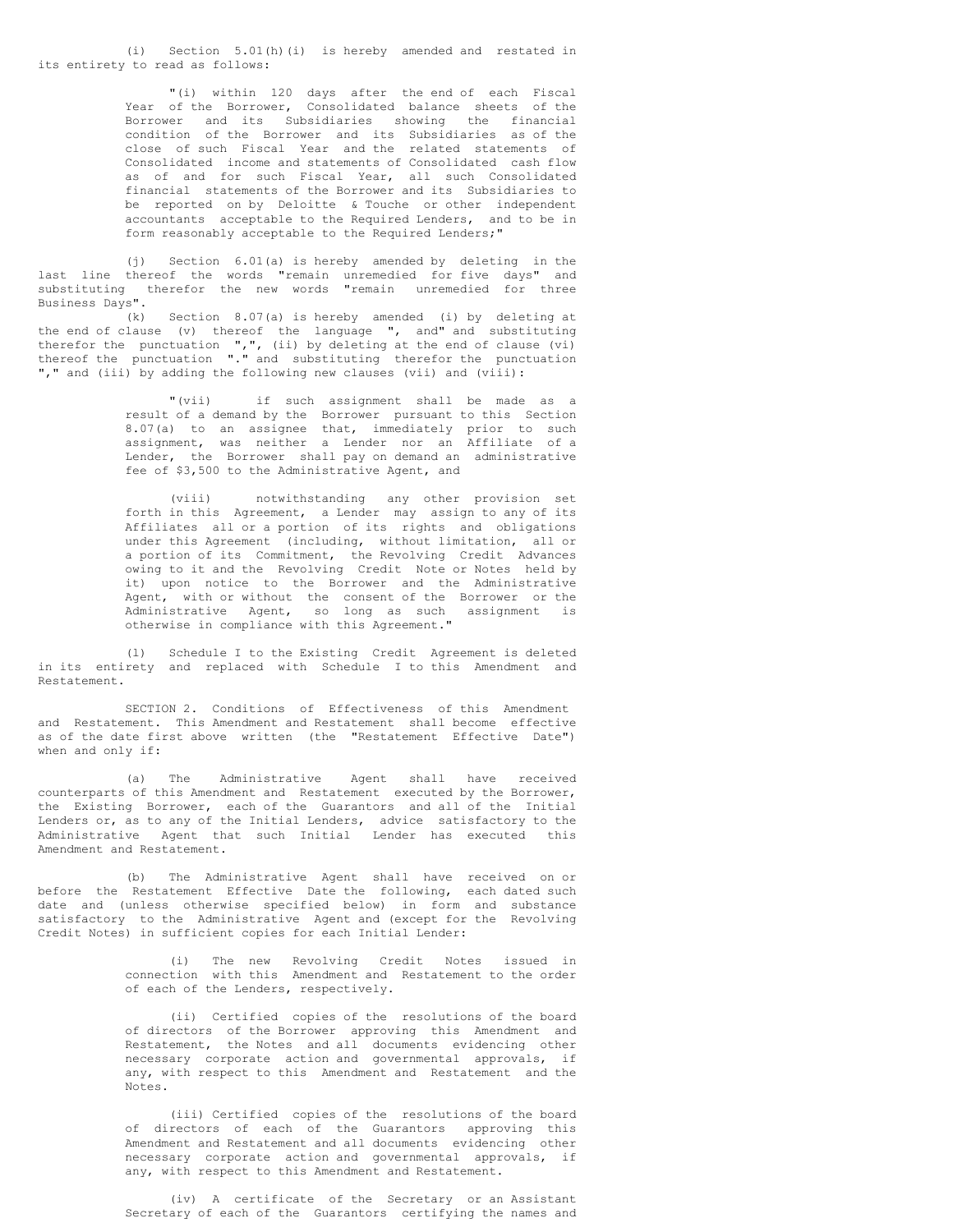true signatures of the officers of such Guarantor authorized to sign this Amendment and Restatement and the other documents to be delivered hereunder.

(v) A certificate of the Secretary or an Assistant Secretary of the Borrower certifying the names and true signatures of the officers of the Borrower authorized to sign this Agreement, the Notes and the other documents to be delivered hereunder.

(vi) A favorable opinion of King & Spalding, counsel for the Borrower, in substantially the form of Exhibit G to the Existing Credit Agreement, but with such modifications as are required to address the Existing Credit Agreement, as amended by this Amendment and Restatement, in each such case in form and substance reasonably satisfactory to the Initial Lenders.

(vii) A favorable opinion of Shearman & Sterling, counsel for the Administrative Agent, in form and substance reasonably satisfactory to the Administrative Agent.

(c) The representations and warranties contained in Section 4.01 of the Existing Credit Agreement shall be correct on and as of the Restatement Effective Date, before and after giving effect to the Restatement Effective Date, as though made on and as of such date.

(d) No event shall have occurred and be continuing, or shall occur as a result of the occurrence of the Restatement Effective Date, that constitutes a Default.

(e) The Existing Borrower shall have paid all fees and amounts due and payable.

SECTION 3. Affirmation of Guaranty. Each of the Guarantors hereby consents to the execution and delivery of this Amendment and Restatement and ratifies and confirms its obligations under the Guaranty dated April 30, 1998, which obligations shall remain in full force and effect notwithstanding the provisions of this Amendment and Restatement or any other amendment and restatement thereto heretofore executed. Each of the Guarantors further agrees that all references to "the Borrower" in the above referenced Guaranty shall be deemed to be references to United Parcel Service, Inc.

SECTION 4. Reference to and Effect on the Existing Credit Agreement and the Notes. (a) On and after the effectiveness of this Amendment and Restatement, each reference in the Existing Credit Agreement to "this Agreement", "hereunder", "hereof" or words of like import referring to the Existing Credit Agreement, and each reference in the Notes to "the Credit Agreement", "thereunder", "thereof" or words of like import referring to the Existing Credit Agreement, shall mean and be a reference to the Existing Credit Agreement, as amended by this Amendment and Restatement.

(b) The Existing Credit Agreement and the Notes, as specifically amended by this Amendment and Restatement, are and shall continue to be in full force and effect and are hereby in all respects ratified and confirmed.

(c) Without limiting any of the other provisions of the Existing Credit Agreement, as amended by this Amendment and Restatement, any references in the Existing Credit Agreement to the phrases "on the date hereof", "on the date of this Agreement" or words of similar import shall mean and be a reference to the date of the Existing Credit Agreement (which is April 27, 2000).

SECTION 5. Costs and Expenses. The Borrower agrees to pay on demand all reasonable out-of-pocket costs and expenses of the Administrative Agent in connection with the preparation, execution, delivery and administration, modification and amendment of this Amendment and Restatement, the Notes and the other documents to be delivered hereunder (including, without limitation, the reasonable and documented fees and expenses of counsel for the Administrative Agent with respect hereto and thereto) in accordance with the terms of Section 8.04 of the Existing Credit Agreement.

SECTION 6. Execution in Counterparts. This Amendment and Restatement may be executed in any number of counterparts and by different parties hereto in separate counterparts, each of which when so executed shall be deemed to be an original and all of which taken together shall constitute one and the same agreement. Delivery of an executed counterpart of a signature page to this Amendment and Restatement by telecopier shall be effective as delivery of an original executed counterpart of such signature page.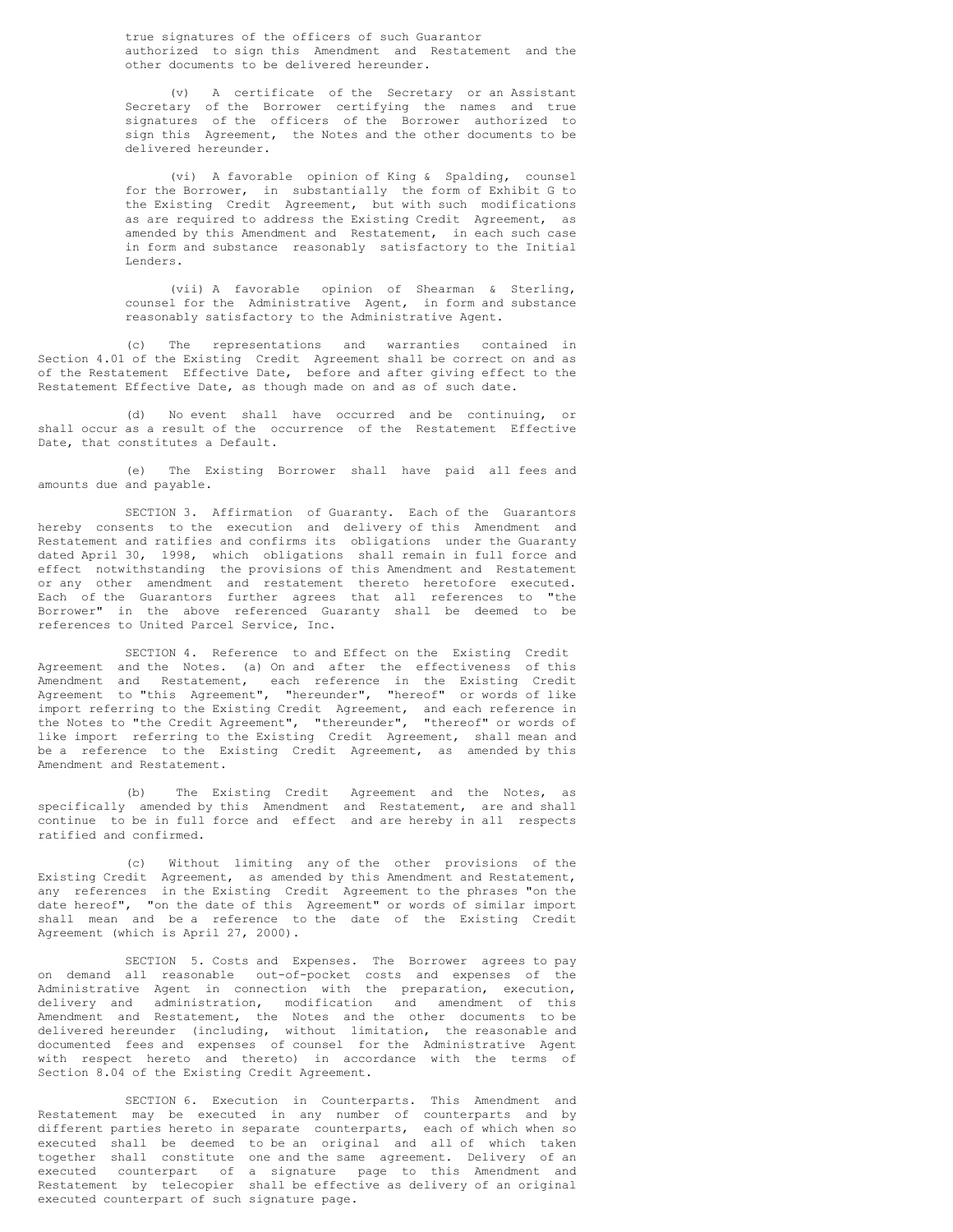SECTION 7. Governing Law. This Amendment and Restatement shall be governed by, and construed in accordance with, the laws of the State of New York.

IN WITNESS WHEREOF, the parties hereto have caused this Amendment and Restatement to be executed by their respective officers thereunto duly authorized, as of the date first above written.

> UNITED PARCEL SERVICE, INC., as Borrower

By Name: Title:

UNITED PARCEL SERVICE OF AMERICA, INC., as Existing Borrower

By Name: Title:

corporation, as Guarantor

UNITED PARCEL SERVICE, INC., a New York

By Name: Title:

UNITED PARCEL SERVICE, INC., an Ohio corporation, as Guarantor

> By Name: Title:

corporation, as Guarantor

UNITED PARCEL SERVICE CO., a Delaware

By Name: Title:

THE AGENTS

CITIBANK, N.A., as Administrative Agent and

 $\mathcal{L}_\text{max}$  , where  $\mathcal{L}_\text{max}$  , we have the set of the set of the set of the set of the set of the set of the set of the set of the set of the set of the set of the set of the set of the set of the set of the set of

Syndication Agent

By Name: Title:

SALOMON SMITH BARNEY INC., as Arranger

By

Name: Title: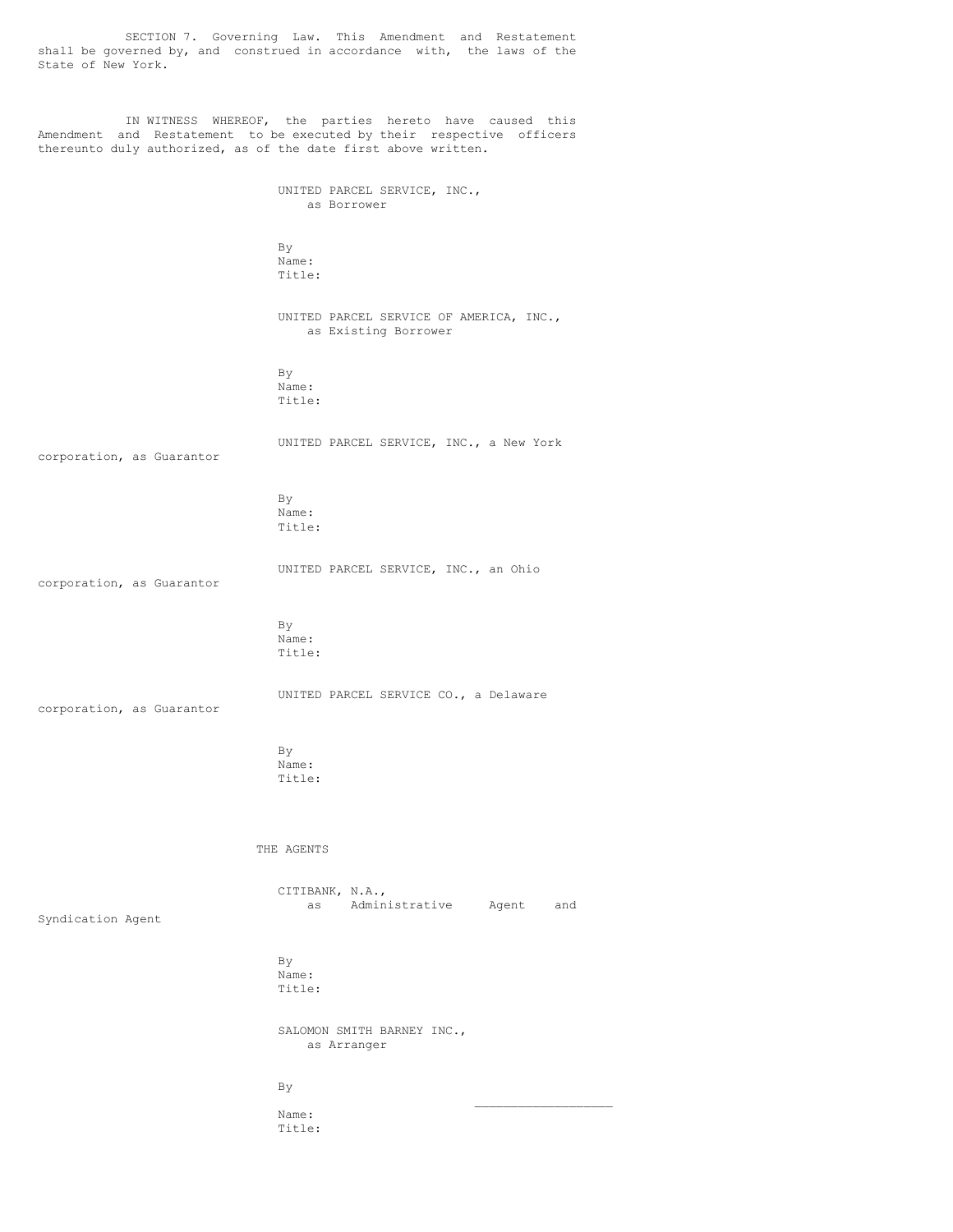ABN AMRO BANK, N.V., as Co-Documentation Agent

 $By$ 

Name: Title:

 $By$ 

Name: Title:

BANK OF AMERICA, N.A., as Co-Documentation Agent

 $By$ 

Name: Title:

BANK ONE, NA, as Co-Documentation Agent

 $By$ 

Name: Title:

THE CHASE MANHATTAN BANK, as Co-Documentation Agent

 $By$ 

Name: Title:

THE INITIAL LENDERS

[Print or type name of lender]

\_\_\_\_\_\_\_\_\_\_\_\_\_\_\_\_\_\_\_\_\_\_\_\_\_\_\_\_\_\_\_\_\_\_\_\_\_\_

\_\_\_\_\_\_\_\_\_\_\_\_\_\_\_\_\_\_\_\_\_\_\_\_\_\_\_\_\_\_\_\_\_\_\_\_\_\_\_\_\_\_\_\_\_\_

By

Name: Title:

SCHEDULE I TO THE AMENDMENT AND RESTATEMENT

COMMITMENTS AND APPLICABLE LENDING OFFICES

| Name of Lender | Commitment    | Domestic Lending Office                                                                                    | Eurodollar Lending<br>Office                                                                                 |
|----------------|---------------|------------------------------------------------------------------------------------------------------------|--------------------------------------------------------------------------------------------------------------|
| Citibank, N.A. | \$150,000,000 | Citibank, N.A.<br>2 Penns Way Suite 200<br>New Castle, DE 19720<br>Attn: Pat Dimery<br>$T: (302) 894-6023$ | Citibank, N.A.<br>2 Penns Way Suite 200<br>New Castle, DE 19720<br>Attn: Pat Dimery<br>$T: (302) 894 - 6023$ |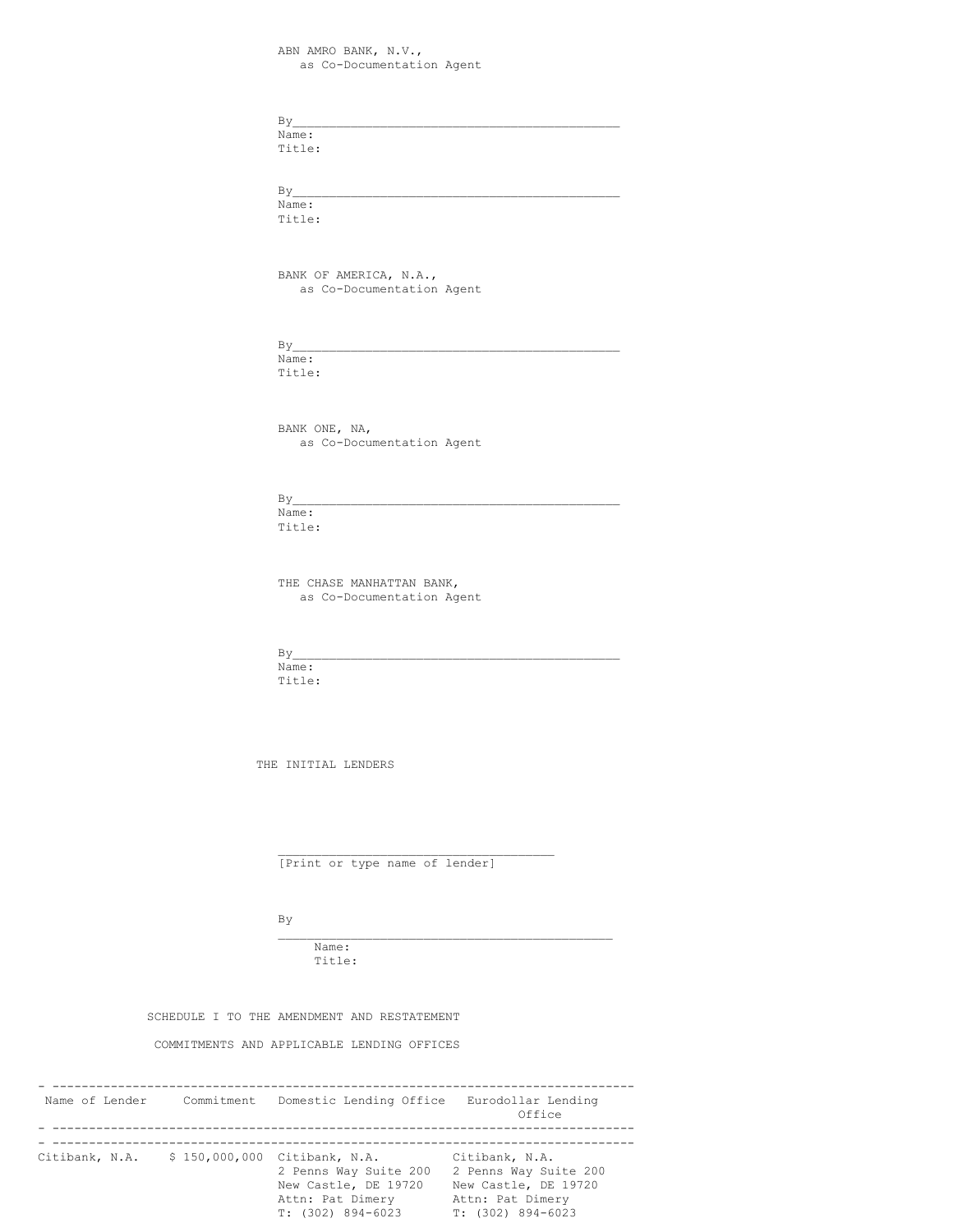|                                                             |              | $F: (302) 894-6120$ $F: (302) 894-6120$                                                                                                                                                                                                                            |                                                                                                                                                                     |
|-------------------------------------------------------------|--------------|--------------------------------------------------------------------------------------------------------------------------------------------------------------------------------------------------------------------------------------------------------------------|---------------------------------------------------------------------------------------------------------------------------------------------------------------------|
| N.V.                                                        |              | ABN AMRO Bank, \$100,000,000 ABN AMRO Bank N.V. ABN AMRO Bank N.V.<br>208 South LaSalle St., 208 South LaSalle St.,<br>Suite 1500<br>Chicago, IL 60604-1003 Chicago, IL 60604-1003<br>Attn: Loan<br>Administration<br>$T: (312) 992 - 5160$<br>$F: (312)$ 992-5155 | Suite 1500<br>Attn: Loan<br>Administration<br>T: (312) 992-5160<br>$F: (312) 992 - 5155$                                                                            |
| N.A.                                                        |              | Bank of America, \$100,000,000 Bank of America Bank of America<br>231 S. La Salle Street 231 S. La Salle Street<br>Chicago, IL 60697 Chicago, IL 60697<br>Attn: Sharon<br>Burks-Horos<br>T: (312) 828-2149<br>$F: (312)$ 974-1997                                  | Attn:Sharon Burks-Horos<br>T: (312) 828-2149<br>$F: (312)$ 974-1997                                                                                                 |
| Bank One, NA \$100,000,000 Bank One, NA                     |              | 1 Bank One Plaza<br>Chicago, IL 60670<br>Attn: Greg Sjullie Attn: Greg Sjullie<br>T: (312) 732-8872<br>F: (312) 732-3885 F: (312) 732-3885                                                                                                                         | Bank One, NA<br>1 Bank One Plaza<br>Chicago, IL 60670<br>T: (312) 732-8872                                                                                          |
| The Chase<br>Manhattan Bank                                 |              | Bank<br>1 Chase Manhattan Plaza 8th Floor<br>8th Floor<br>New York, NY 10081 Attn: May Fong<br>Attn: May Fong<br>$T: (212) 552 - 7314$<br>$F$ : (212) 552-5650                                                                                                     | \$ 100,000,000 The Chase Manhattan The Chase Manhattan Bank<br>1 Chase Manhattan Plaza<br>New York, NY 10081<br>$T: (212) 552 - 7314$<br>$F: (212) 552 - 5650$      |
| First Union<br>National Bank                                | \$75,000,000 | First Union National First Union National<br>Bank<br>214 Hogan Street<br>Attn: PTC FL0070 Attn: PTC FL0070<br>Jacksonville, FL<br>32231-4142<br>Attn: Cindy Petry<br>$T$ : (904) 489-6095 $T$ : (904) 489-6095<br>$F$ : (904) 489-1010                             | Bank<br>214 Hogan Street<br>Jacksonville, FL<br>32231-4142<br>Attn: Cindy Petry<br>F: (904) 489-1010                                                                |
| Canada                                                      |              | Royal Bank of \$75,000,000 Royal Bank of Canada, Royal Bank of Canada,<br>New York Branch<br>Floor<br>Attn: Manager, Loans Attn: Manager, Loans<br>Administration<br>$T: (212)$ 428-6322<br>$F: (212)$ 428-2372 $F: (212)$ 428-2372                                | New York Branch<br>One Liberty Plaza, 4th One Liberty Plaza, 4th<br>Floor<br>New York, NY 10006-1404 New York, NY 10006-1404<br>Administration<br>T: (212) 428-6322 |
| Wachovia Bank, \$75,000,000<br>N.A.                         |              | Wachovia Bank, N.A. Wachovia Bank, N.A.<br>191 Peachtree Street, 191 Peachtree Street,<br>N.E.<br>MC: GA3940<br>Atlanta, GA 30303<br>Attn: Karen McClain<br>T: (404) 332-6555<br>$F: (404)$ 332-5016 $F: (404)$ 332-5016                                           | N.E.<br>MC: GA3940<br>Atlanta, GA 30303<br>Attn: Karen McClain<br>T: (404) 332-6555                                                                                 |
| ------------------------<br>Barclays Bank PLC \$ 50,000,000 |              | Barclays Bank PLC<br>222 Broadway<br>New York, NY 10038<br>Attn: Christina<br>Challenger-Batiz<br>$T: (212)$ 412-3701<br>$F: (212)$ 412-5306                                                                                                                       | Barclays Bank PLC<br>222 Broadway<br>New York, NY 10038<br>Attn: Christina<br>Challenger-Batiz<br>T: (212) 412-3701<br>$F: (212)$ 412-5306                          |
| Credit Suisse<br>First Boston                               | \$50,000,000 | Credit Suisse First<br>Boston<br>11 Madison Avenue<br>New York, NY                                                                                                                                                                                                 | Credit Suisse First<br>Boston<br>11 Madison Aveune<br>New York, NY 10010-3629                                                                                       |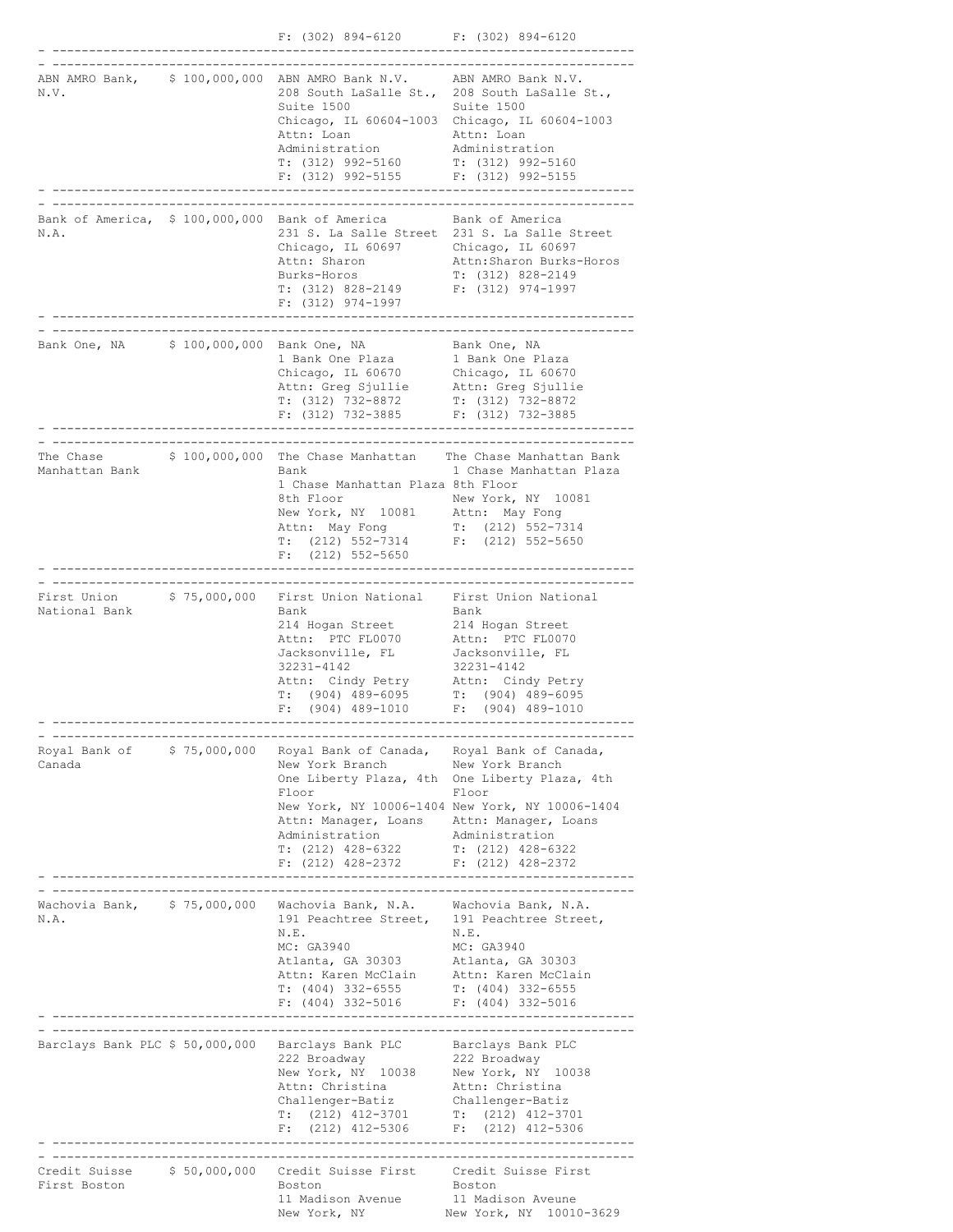|                                                                                    |               | 10010-3629<br>Attn: Robert Finney T: (212) 325-9038<br>T: $(212)$ 325-9038 F: $(212)$ 325-8319<br>$F: (212) 325 - 8319$                                                                                                                                                                                            | Attn: Robert Finney                                                                                                                       |
|------------------------------------------------------------------------------------|---------------|--------------------------------------------------------------------------------------------------------------------------------------------------------------------------------------------------------------------------------------------------------------------------------------------------------------------|-------------------------------------------------------------------------------------------------------------------------------------------|
| _________________<br>Dresdner Bank<br>AG, New York and<br>Grand Cayman<br>Branches | \$50,000,000  | Dresdner Bank<br>75 Wall Street<br>New York, NY 10005<br>Attn: Ken Hamilton<br>$\begin{tabular}{lllllllllll} $\mathbb{T}$: & $(212)$ & $429$--3201$ & $\mathbb{T}$: & $(212)$ & $429$--3201$ \\ $\mathbb{F}$: & $(212)$ & $429$--2524$ & $\mathbb{F}$: & $(212)$ & $429$--2524$ \end{tabular}$                     | Dresdner Bank<br>75 Wall Street<br>New York, NY 10005<br>Attn: Ken Hamilton                                                               |
| Mellon Bank \$ 50,000,000                                                          |               | Mellon Bank<br>One Mellon Bank Center One Mellon Bank Center<br>Pittsburgh, PA<br>15258-0001<br>15258-0001<br>Attn: Daniel Lenckos Attn: Daniel Lenckos T: (412) 234-0733 T: (412) 234-0733<br>$F: (412) 236-1914$ $F: (412) 236-1914$                                                                             | Mellon Bank<br>Pittsburgh, PA<br>15258-0001                                                                                               |
| The Northern<br>Trust Company                                                      | \$ 50,000,000 | The Northern Trust<br>Company<br>50 S. LaSalle<br>Chicago, IL 60675<br>Attn: Chris McKean<br>$T: (312) 557 - 2638$<br>$F: (312)$ 444-5055                                                                                                                                                                          | The Northern Trust<br>Company<br>50 S. LaSalle<br>Chicago, IL 60675<br>Attn: Chris McKean<br>$T: (312) 557-2638$<br>$F: (312)$ 444-5055   |
| Wells Fargo<br>Bank, National<br>Association                                       | \$50,000,000  | Wells Fargo Bank, Wells Fargo Bank,<br>National Association Mational Association<br>1445 Ross Avenue, 4th 1445 Ross Avenue, 4th<br>Floor<br>Dallas, TX 75202<br>Attn: Scott D. Bjelde Attn: Scott D. Bjelde<br>T: (512) 336-9153 T: (512) 336-9153<br>F: (512) 336-9154 F: (512) 336-9154<br>$F: (512) 336 - 9154$ | Floor<br>Dallas, TX 75202<br>$F: (512) 336 - 9154$                                                                                        |
| Banca<br>Commerciale<br>Italiana, New<br>York                                      |               | \$ 25,000,000 Banca Commerciale<br>Italiana<br>One William Street<br>One William Street One William Street<br>New York, NY 10004 New York, NY 10004<br>Attn: John Michalisin<br>T: (212) 607-3918<br>$F: (212) 809 - 2124$                                                                                         | Banca Commerciale<br>Italiana<br>One William Street<br>Attn: John Michalisin<br>$T: (212)$ 607-3918<br>$F: (212) 809 - 2124$              |
| The Fuji Bank, $\frac{1}{2}$ \$ 25,000,000<br>Ltd. - New York<br>Branch            |               | The Fuji Bank, Ltd. - The Fuji Bank, Ltd. -<br>New York Branch<br>Two World Trade Center Two World Trade Center<br>Attn: Chigosa Tada<br>T: (212) 898-2067 T: (212) 898-2067<br>F: (212) 912-0516 F: (212) 912-0516                                                                                                | New York Branch<br>New York, NY 10048-0042 New York, NY 10048-0042<br>Attn: Chigosa Tada                                                  |
| Merrill Lynch \$ 25,000,000<br>Bank USA                                            |               | Merrill Lynch Bank USA Merrill Lynch Bank USA<br>15 W. South Temple, 15 W. South Temple,<br>Suite 300<br>Salt Lake City, UT<br>84101<br>Attn: Butch Alder<br>T: $(801)$ 526-8324<br>F: $(801)$ 531-7470<br>F: $(801)$ 531-7470<br>F: $(801)$ 531-7470                                                              | Suite 300<br>Salt Lake City, UT<br>84101<br>Attn: Butch Alder                                                                             |
| San Paolo IMI \$ 25,000,000<br>Bank                                                |               | San Paolo IMI Bank<br>245 Park Avenue<br>New York, NY 10167<br>Attn: Glen Binder<br>T: (212) 692-3016<br>$F: (212) 692-3178$ $F: (212) 692-3178$                                                                                                                                                                   | --------------------------------<br>San Paolo IMI Bank<br>245 Park Avenue<br>New York, NY 10167<br>Attn: Glen Binder<br>T: (212) 692-3016 |
| -----------------------------------<br>Standard<br>Chartered Bank                  | \$25,000,000  | 7 World Trade Center 7 World Trade Center<br>New York, NY 10167 New York, NY 10167<br>Attn: Shafiq Rahman Attn: Shafiq Rahman<br>T: (212) 667-0336<br>F: (212) 667-0193<br>F: (212) 667-0193<br>F: (212) 667-0193                                                                                                  | --------------------<br>Standard Chartered Bank Standard Chartered Bank                                                                   |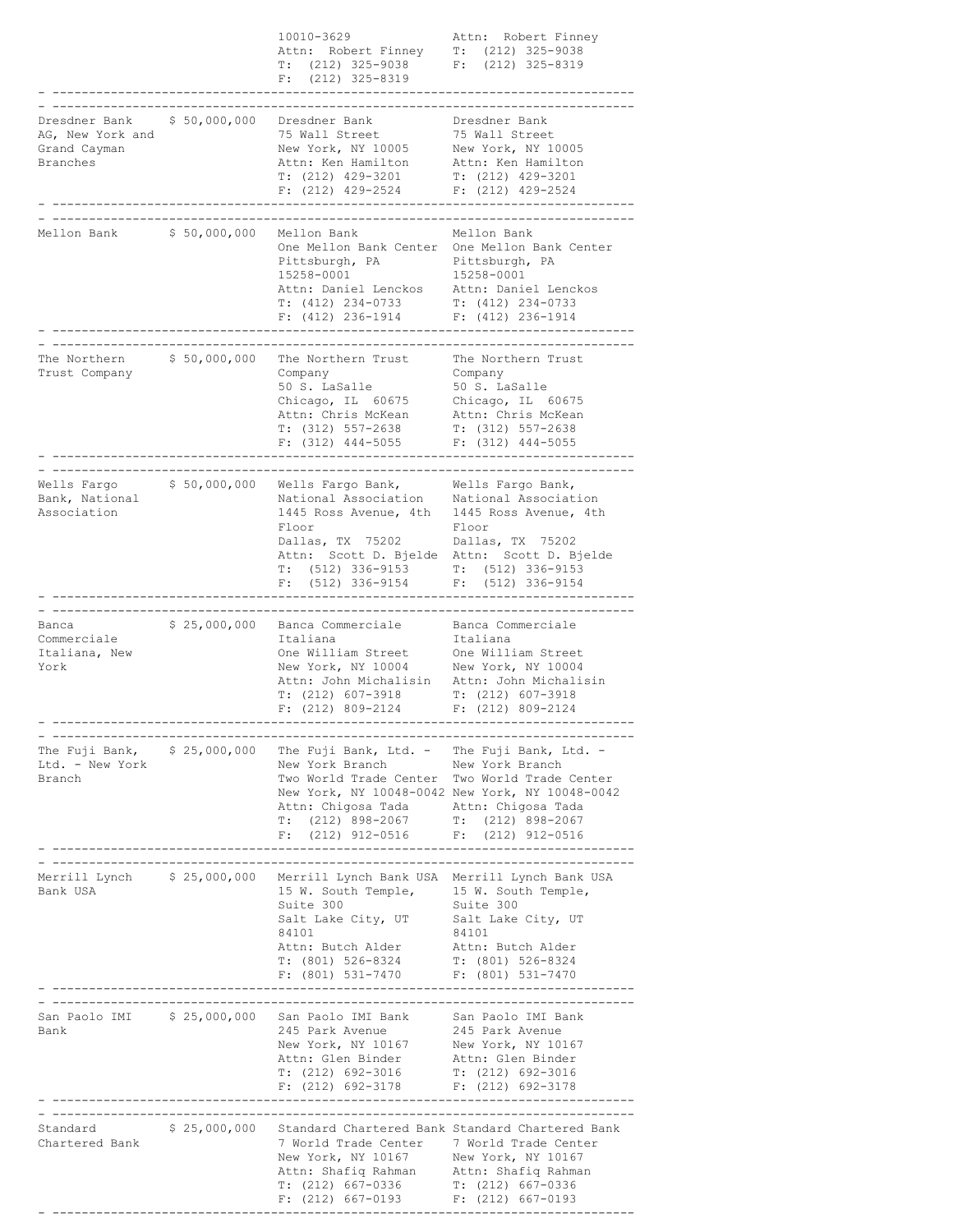| State Street<br>Bank and Trust<br>Company | \$25,000,000 | State Street Bank and<br>Trust Company<br>2 Avenue De Lafayette<br>Boston, MA 02111<br>Attn: Ms. C. Jaynelle<br>Landy, $T: (617)$<br>662-3677<br>$F: (617) 662-4201$ $F: (617) 662-4201$ | State Street Bank and<br>Trust Company<br>2 Avenue De Lafayette<br>Boston, MA 02111<br>Attn: Ms. C. Jaynelle<br>Landy, $T: (617)$<br>662-3677 |
|-------------------------------------------|--------------|------------------------------------------------------------------------------------------------------------------------------------------------------------------------------------------|-----------------------------------------------------------------------------------------------------------------------------------------------|
|                                           |              |                                                                                                                                                                                          |                                                                                                                                               |
| UBS AG, Stamford \$ 25,000,000<br>Branch  |              | UBS AG, Stamford Branch UBS AG, Stamford Branch<br>677 Washington Blvd.<br>Stamford, CT 06901<br>Attn: Gregory Raue<br>T: (203) 719-3896<br>F: (203) 719-3898                            | 677 Washington Blvd.<br>Stamford, CT 06901<br>Attn: Gregory Raue<br>$T: (203) 719 - 3896$<br>$F: (203)$ 719-3898                              |

 $\mathcal{L}_\text{max}$ 

TOTAL OF \$1,250,000,000

COMMITMENTS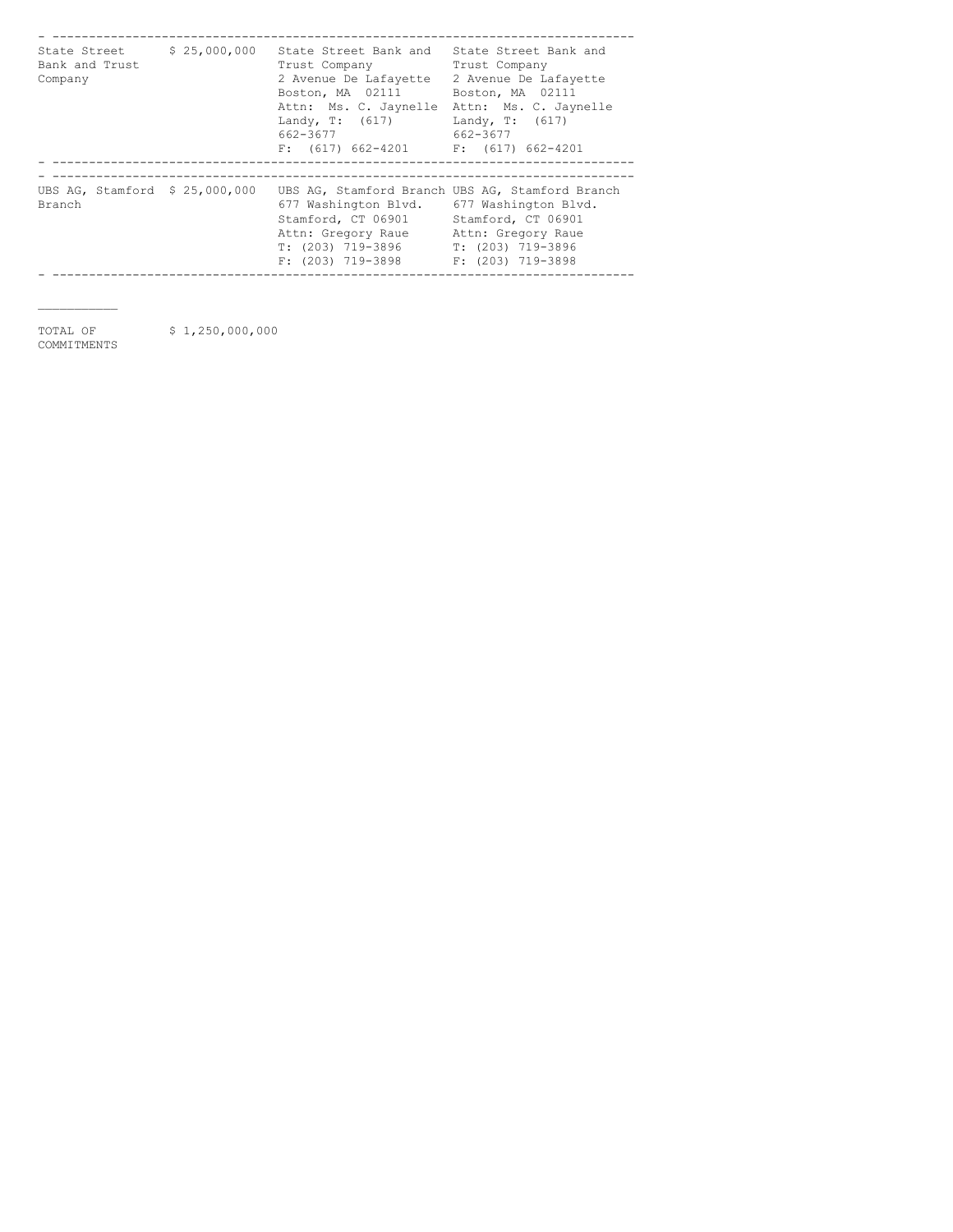#### THIRD AMENDED AND RESTATED CREDIT AGREEMENT (FIVE-YEAR FACILITY)

### Dated as of April 26, 2001

UNITED PARCEL SERVICE, INC., a Delaware corporation (the "Borrower"), the banks, financial institutions and other institutional lenders (collectively, the "Initial Lenders") party hereto, Citibank, N.A., as administrative agent (together with any successor thereto appointed pursuant to Article VII of the Existing Credit Agreement referred to below, in such capacity, the "Administrative Agent") and as syndication agent (in such capacity, the "Syndication Agent") for the Lenders (as defined in the Existing Credit Agreement referred to below), Bank of America, N.A., as documentation agent (in such capacity, the "Documentation Agent") for such Lenders, and Salomon Smith Barney Inc. and Banc of America Securities LLC, as co-arrangers (in such capacity, the "Co-Arrangers") under the Loan Documents (as defined in the Existing Credit Agreement described below), hereby agree as follows:

#### PRELIMINARY STATEMENTS

(1) United Parcel Service of America, Inc., a Delaware corporation and a wholly owned subsidiary of the Borrower (the "Existing Borrower"), is party to a Second Amended and Restated Credit Agreement (Five-Year Facility) dated as of April 27, 2000 (as amended, supplemented or otherwise modified from time to time to, but not including, the date hereof, the "Existing Credit Agreement") with the banks, financial institutions and other institutional lenders party thereto (the "Existing Lenders"), Citibank, N.A., as Administrative Agent and as Syndication Agent for the Existing Lenders, Bank of America N.A., as Documentation Agent for the Existing Lenders, and Salomon Smith Barney Inc. and Banc of America Securities LLC, as Co-Arrangers for the Existing Lenders. Capitalized terms not otherwise defined in this Third Amended and Restated Credit Agreement (Five-Year Facility) (the "Amendment and Restatement") shall have the same meanings as specified in the Existing Credit Agreement.

(2) The Borrower has requested that the Lenders agree to extend credit to it from time to time in an aggregate principal amount of up to \$ 1,250,000,000 for general corporate purposes of the Borrower and its Subsidiaries not otherwise prohibited under the terms of this Amendment and Restatement. The Lenders have indicated their willingness to agree to extend credit to the Borrower from time to time in such amount on the terms and conditions of this Amendment and Restatement.

(3) The parties to this Amendment and Restatement desire to amend the Existing Credit Agreement as set forth herein and to restate the Existing Credit Agreement in its entirety to read as set forth in the Existing Credit Agreement with the following amendments.

SECTION 1. Amendments to the Existing Credit Agreement. Effective as of the date of this Amendment and Restatement and subject to the satisfaction of the conditions precedent set forth in Section 2 hereof:

(a) The recital of parties to the Existing Credit Agreement is amended in full to read as follows:

"UNITED PARCEL SERVICE, INC., a Delaware corporation (the "Borrower"), the banks, financial institutions and other institutional lenders (collectively, the "Initial Lenders") party hereto, Citibank, N.A., as administrative agent (in such capacity, the "Administrative Agent") and as syndication agent (in such capacity, the "Syndication Agent") for the Lenders (as hereinafter defined), Bank of America, N.A., as documentation agent (in such capacity, the "Documentation Agent") for such Lenders, and Salomon Smith Barney Inc. and Banc of America Securities LLC, as co-arrangers (in such capacity, the "Co-Arrangers") under the Loan Documents (as hereinafter defined), hereby agree as follows:"

(b) Section 1.01 of the Existing Credit Agreement is hereby amended by (i) deleting the definitions of "Existing Credit Facilities", "Information Memorandum" and "Parent" set forth therein and (ii) replacing them with the following new definition:

"Existing Credit Facilities" means the credit facilities provided pursuant to (a) the Second Amended and Restated Credit Agreement (Five-Year Facility) and (b) the Fourth Amended and Restated Credit Agreement (364-Day Facility), each dated as of April 27, 2000, as amended, supplemented or otherwise modified from time to time prior to the date hereof, among United Parcel Service of America, Inc., a Delaware corporation, the banks, financial institutions and other institutional lenders parties thereto, Citibank, as administrative agent and syndication agent, and Salomon Smith Barney Inc. and Banc of America Securities LLC, as co-arrangers thereunder.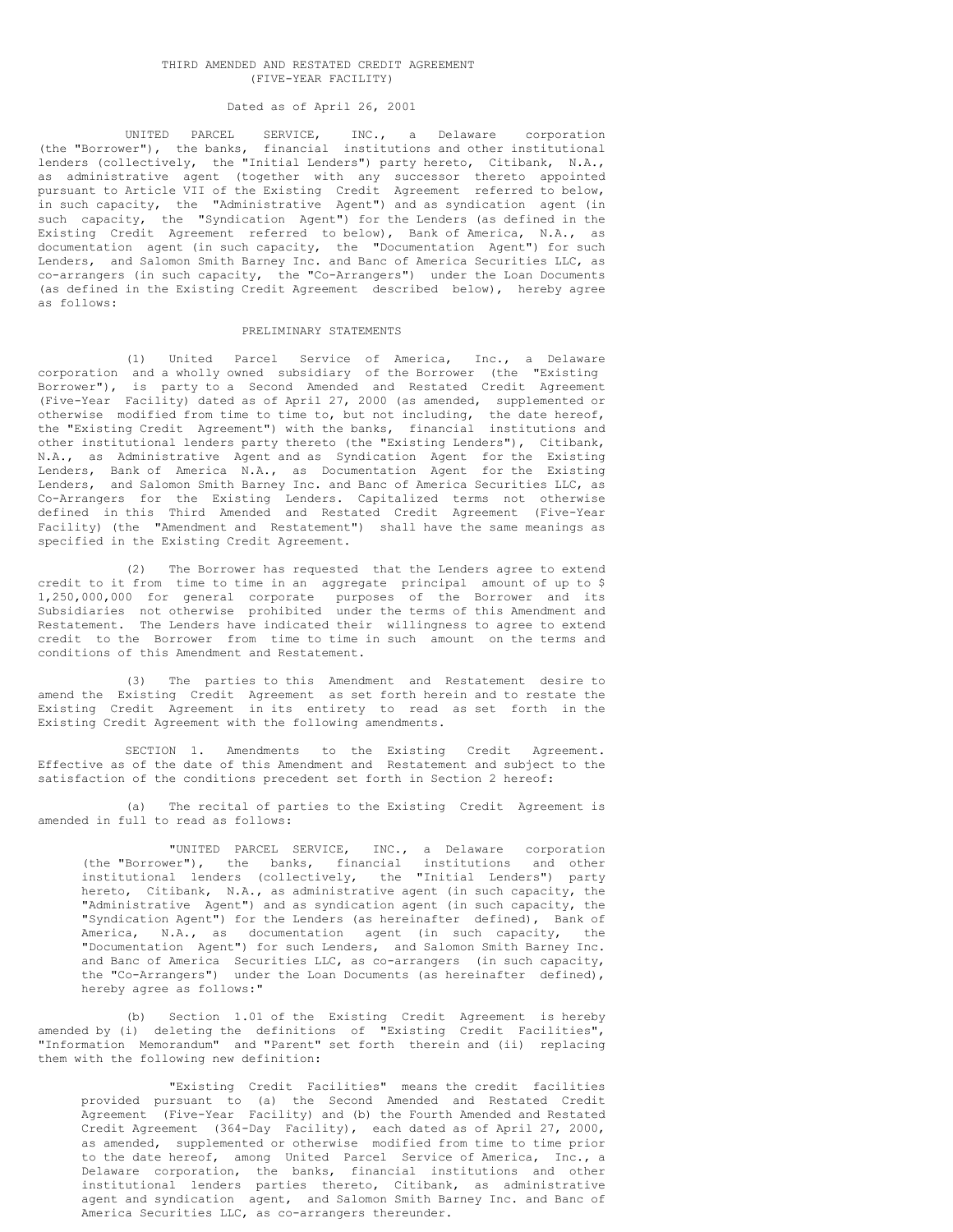(c) Section 4.01(e) of the Existing Credit Agreement is amended in full to read as follows:

> "(e) The Consolidated balance sheet of the Borrower and its Subsidiaries as at December 31, 2000, and the related Consolidated statements of income and cash flows of the Borrower and its Subsidiaries for the Fiscal Year then ended, all audited and certified by Deloitte & Touche LLP, independent public accountants, copies of which have been furnished to each Lender, fairly present the Consolidated financial condition of the Borrower and its Subsidiaries at such dates and the Consolidated results of the operations of the Borrower and its Subsidiaries for the periods ended on such dates, all in accordance with GAAP consistently applied. Such balance sheets and the notes thereto disclose all material liabilities, direct or contingent, of the Borrower and its Subsidiaries on a Consolidated basis as of the dates thereof."

(d) Section 4.01(f) of the Existing Credit Agreement is amended by replacing the words "December 31, 1999" with the words "December 31, 2000."

(e) Section 5.01(h)(i) is amended in full to read as follows:

"(i) within 120 days after the end of each Fiscal Year of the Borrower, Consolidated balance sheets of the Borrower and its Subsidiaries showing the financial condition of the Borrower and its Subsidiaries as of the close of such Fiscal Year and the related statements of Consolidated income and statements of Consolidated cash flow as of and for such Fiscal Year, all such Consolidated financial statements of the Borrower and its Subsidiaries to be reported on by Deloitte & Touche or other independent accountants acceptable to the Required Lenders, and to be in form reasonably acceptable to the Required Lenders;"

SECTION 2. Conditions of Effectiveness of this Amendment and Restatement. This Amendment and Restatement shall become effective as of the date first above written (the "Restatement Effective Date") when and only if:

(a) The Administrative Agent shall have received counterparts of this Amendment and Restatement executed by the Borrower, the Existing Borrower, each of the Guarantors and all of the Initial Lenders or, as to any of the Initial Lenders, advice satisfactory to the Administrative Agent that such Initial Lender has executed this Amendment and Restatement.

(b) The Administrative Agent shall have received on or before the Restatement Effective Date the following, each dated such date and (unless otherwise specified below) in form and substance satisfactory to the Administrative Agent and (except for the Revolving Credit Notes) in sufficient copies for each Initial Lender:

> (i) The new Revolving Credit Notes issued in connection with this Amendment and Restatement to the order of each of the Lenders, respectively.

> (ii) Certified copies of the resolutions of the board of directors of the Borrower approving this Amendment and Restatement, the Notes and all documents evidencing other necessary corporate action and governmental approvals, if any, with respect to this Amendment and Restatement and the Notes.

> (iii) Certified copies of the resolutions of the board of directors of each of the Guarantors approving this Amendment and Restatement and all documents evidencing other necessary corporate action and governmental approvals, if any, with respect to this Amendment and Restatement.

> (iv) A certificate of the Secretary or an Assistant Secretary of each of the Guarantors certifying the names and true signatures of the officers of such Guarantor authorized to sign this Amendment and Restatement and the other documents to be delivered hereunder.

> (v) A certificate of the Secretary or an Assistant Secretary of the Borrower certifying the names and true signatures of the officers of the Borrower authorized to sign this Agreement, the Notes and the other documents to be delivered hereunder.

> (vi) A favorable opinion of King & Spalding, counsel for the Borrower, in substantially the form of Exhibit G to the Existing Credit Agreement, but with such modifications as are required to address the Existing Credit Agreement, as amended by this Amendment and Restatement, in each such case in form and substance reasonably satisfactory to the Initial Lenders.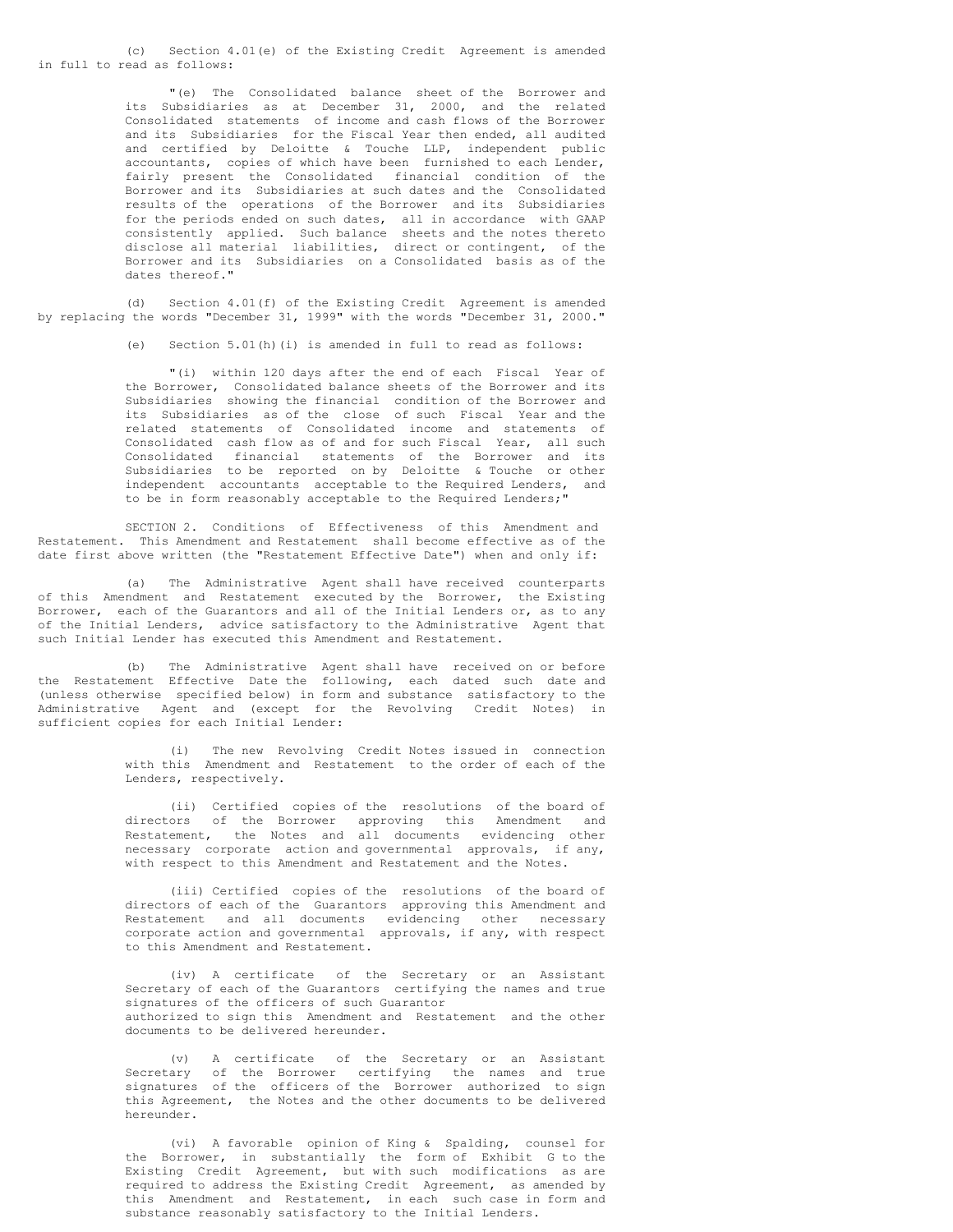(vii) A favorable opinion of Shearman & Sterling, counsel for the Administrative Agent, in form and substance reasonably satisfactory to the Administrative Agent.

(c) The representations and warranties contained in Section 4.01 of the Existing Credit Agreement shall be correct on and as of the Restatement Effective Date, before and after giving effect to the Restatement Effective Date, as though made on and as of such date.

(d) No event shall have occurred and be continuing, or shall occur as a result of the occurrence of the Restatement Effective Date, that constitutes a Default.

(e) The Existing Borrower shall have paid all fees and amounts due and payable.

SECTION 3. Affirmation of Guaranty. Each of the Guarantors hereby consents to the execution and delivery of this Amendment and Restatement and ratifies and confirms its obligations under the Guaranty dated April 30, 1998, which obligations shall remain in full force and effect notwithstanding the provisions of this Amendment and Restatement or any other amendment and restatement thereto heretofore executed. Each of the Guarantors further agrees that all references to "the Borrower" in the above referenced Guaranty shall be deemed to be references to United Parcel Service, Inc.

SECTION 4. Reference to and Effect on the Existing Credit Agreement and the Notes. (a) On and after the effectiveness of this Amendment and Restatement, each reference in the Existing Credit Agreement to "this Agreement", "hereunder", "hereof" or words of like import referring to the Existing Credit Agreement, and each reference in the Notes to "the Credit Agreement", "thereunder", "thereof" or words of like import referring to the Existing Credit Agreement, shall mean and be a reference to the Existing Credit Agreement, as amended by this Amendment and Restatement.

(b) The Existing Credit Agreement and the Notes, as specifically amended by this Amendment and Restatement, are and shall continue to be in full force and effect and are hereby in all respects ratified and confirmed.

(c) Without limiting any of the other provisions of the Existing Credit Agreement, as amended by this Amendment and Restatement, any references in the Existing Credit Agreement to the phrases "on the date hereof", "on the date of this Agreement" or words of similar import shall mean and be a reference to the date of the Existing Credit Agreement (which is April 27, 2000).

SECTION 5. Costs and Expenses. The Borrower agrees to pay on demand all reasonable out-of-pocket costs and expenses of the Administrative Agent in connection with the preparation, execution, delivery and administration, modification and amendment of this Amendment and Restatement, the Notes and the other documents to be delivered hereunder (including, without limitation, the reasonable and documented fees and expenses of counsel for the Administrative Agent with respect hereto and thereto) in accordance with the terms of Section 8.04 of the Existing Credit Agreement.

SECTION 6. Execution in Counterparts. This Amendment and Restatement may be executed in any number of counterparts and by different parties hereto in separate counterparts, each of which when so executed shall be deemed to be an original and all of which taken together shall constitute one and the same agreement. Delivery of an executed counterpart of a signature page to this Amendment and Restatement by telecopier shall be effective as delivery of an original executed counterpart of such signature page.

SECTION 7. Governing Law. This Amendment and Restatement shall be governed by, and construed in accordance with, the laws of the State of New York.

IN WITNESS WHEREOF, the parties hereto have caused this Amendment and Restatement to be executed by their respective officers thereunto duly authorized, as of the date first above written.

> UNITED PARCEL SERVICE, INC., as Borrower

By Name: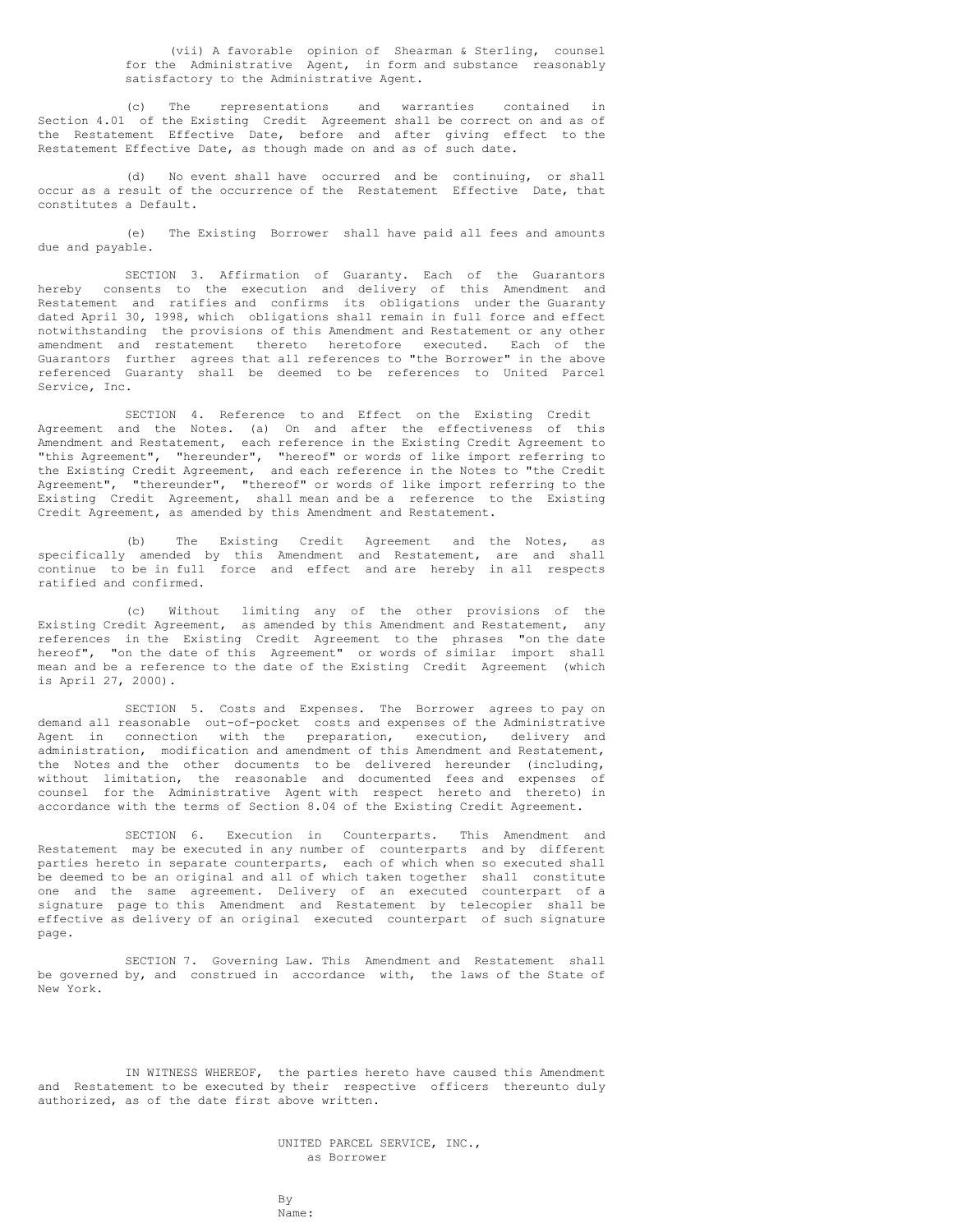Title:

UNITED PARCEL SERVICE OF AMERICA, INC., as Existing Borrower By Name: Title: UNITED PARCEL SERVICE, INC., a New York corporation, as Guarantor By Name: Title: UNITED PARCEL SERVICE, INC., an Ohio corporation, as Guarantor By Name: Title: UNITED PARCEL SERVICE CO., a Delaware corporation, as Guarantor By Name: Title: THE AGENTS CITIBANK, N.A., as Administrative Agent and Syndication Agent By Name: Title: BANK OF AMERICA, N.A., as Documentation Agent By Name: Title: SALOMON SMITH BARNEY INC., as Co-Arranger  $By$ Name: Title: BANC OF AMERICA SECURITIES LLC, as Co-Arranger  $By \_$ Name:

Title:

FIRST UNION NATIONAL BANK as Co-Agent